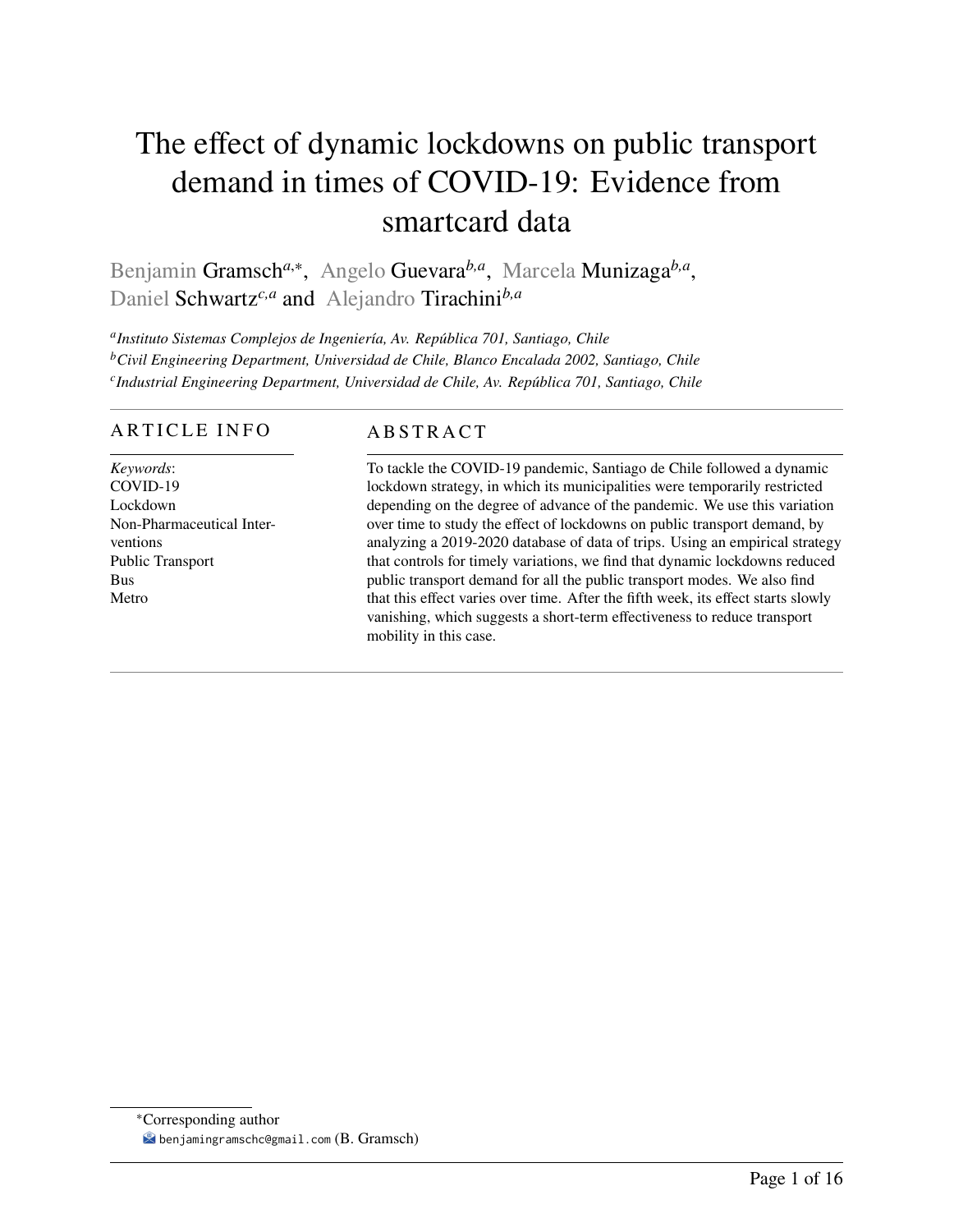## **1. Introduction**

The global pandemic caused by the virus SARS-CoV-2, and the subsequent preventive measures, have produced significant changes in the structure of urban mobility worldwide [\(De Vos,](#page-13-0) [2020\)](#page-13-0). First of all, increased transport connectivity is a risk factor that may contribute to the dissemination of the disease at the destinations. Besides, there are specific issues concerning shared modes that might be a source of risk during the trip, which increases negative attitudes towards public transport [\(Sharifi](#page-14-0) [and Khavarian-Garmsir,](#page-14-0) [2020\)](#page-14-0). These changes have affected many aspects of urban transport systems and patterns, such as a reduction of trips to the Central Business District (CBD), increasing the dispersion of daily activities [\(Nian](#page-14-1) [et al.,](#page-14-1) [2020\)](#page-14-1); or a reduction of distance travelled [\(Fatmi,](#page-13-1) [2020\)](#page-13-1); and a change in traffic accidents [\(Aloi et al.,](#page-13-2) [2020\)](#page-13-2). However, the main effect of the COVID-19 pandemic has been a reduction of the overall travel demand in every affected city. The most affected mode is public transport, which, independent of the type of sanitary measures taken by governments, has seen a sudden and large reduction of demand due to its perceived risk of contagion [\(Tirachini and Cats,](#page-14-2) [2020\)](#page-14-2).

Countries have reacted in different ways to the COVID-19 pandemic regarding mobility restrictions. In Australia, the approach was to adjust the confinement depending on the prevalence of the virus, with increases in the lockdown severity based on the number of daily infections. During the full lockdown, which started on March 30<sup>th</sup>, the main affected service was public transport, whose demand fell from 15% of the total trips to 7%, replaced mainly by active transport, which increased from 7% to 14% of the total trips, while 15% of the households had not made any changes in their commute nor were planning to do so [\(Beck and Hen](#page-13-3)[sher,](#page-13-3) [2020\)](#page-13-3). Budapest had a different approach to the pandemic, based on a limited curfew in

which people were only able to leave their home for work, shopping, and jogging but without strict enforcement. These measures also have produced a decrease in the share of public transport in urban mobility. While urban mobility was reduced by 51% overall, public transport usage reported an average drop of 80%, with a peak of 90% the second week after the first measure, reducing its participation from 43% to 18% of the total trips [\(Bucsky,](#page-13-4) [2020\)](#page-13-4). The Netherlands used a system called "intelligent lockdown", in which people were urged to leave their homes as little as possible. While restaurants, schools, and other "contact professions" were closed, people were allowed to move freely as long as they kept a distance of 1.5 meters to others. This approach reduced the average number of trips per person from 8 to 3.6 trips every three days with a special reduction in public transport use (90%) and car use (80%) [\(de Haas](#page-13-5) [et al.,](#page-13-5) [2020\)](#page-13-5). Lastly, in Sweden, which used a herd immunity approach, [Jenelius and Cebe](#page-13-6)[cauer](#page-13-6) [\(2020\)](#page-13-6) studied the effect of COVID-19 on public transport in the three largest regions of the country between March and May 2020. They find a decrease of 60% in public transport use in Stockholm while in Västra Göataland the decrease was 40%, with slow increases from mid-April. This decrease has been mainly from a reduction in the number of active public transport travellers as the number of trips per traveller stayed relatively stable. The authors suggest a drastic change of mobility patterns by abandoning public transport and replacing it mainly with private cars and, to some extent, bikes.

For this paper, we count with a large database of smartcard transactions for trips made in the public transport system of the city of Santiago, per mode (bus and metro), location, time, and date. Santiago is composed of 34 municipalities. The Chilean government decided to implement a strategy of "dynamic lockdowns" at the municipality level. These dynamic lockdowns were applied and shifted per municipality on a weekly basis and are, arguably, the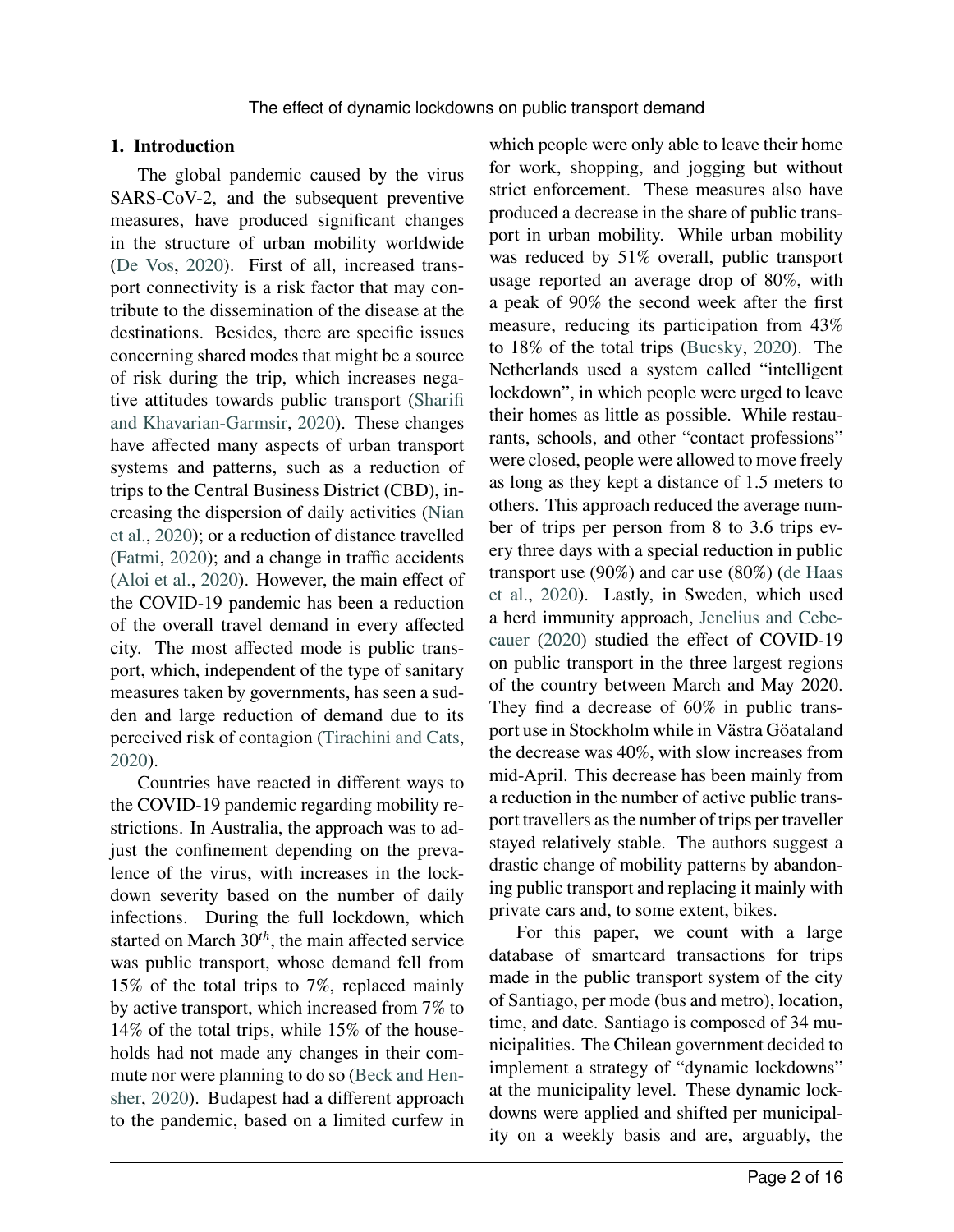more far-reaching non-pharmaceutical governmental measure to reduce virus spreading, as they severely restrict citizens' freedom of movement. Even though there was no random assignment of these lockdowns applied in Santiago, there was an important variation on which municipality was under lockdown each week, creating a quasi-experiment on urban public transport mobility response to the treatment. Besides, we count with a large and granular database of public transport demand constructed from smartcard data at the level of each bus stop, using the methodology developed by [Munizaga and](#page-14-3) [Palma](#page-14-3) [\(2012\)](#page-14-3), for the years 2019 and 2020. We use this information to model the effects of dynamic lockdown on public transport demand, and control for a series of seasonal and trend factors to identify the effect of dynamic lockdowns. We examine the average effect of dynamic lockdowns, its effect over time, and how it may have affected different municipalities (heterogeneous effect). We find that the strategy of dynamic lockdowns reduces on average the public transport demand in all modes of transport. However, there was a strong temporal effect as dynamic lockdowns have a decreasing effect as time passes. After the fifth week, there are no distinguishable differences compared to nonlockdown municipalities. The results also suggest a dissimilar effect between modes of transport. Results show that bus use fell in a higher proportion than metro use due to the lockdowns. The lockdown also has a heterogeneous effect depending on the socioeconomic characteristics of the municipalities, higher-income municipalities tend to reduce more their use of public transport, as well as municipalities with a higher percentage of elder individuals.

Our research analyses public transport demand trends inferred from smartcard data during the COVID-19 pandemic under lockdown measures. The scientific and policy relevance of this research is twofold. The first lies in contributing to understanding the response of the population to different types of mobility restrictions. Having access to detailed and extensive trip-level public transport demand in a large metropolitan area during this process is a unique powerful tool to analyse the effects of such nonpharmaceutical measures on reducing mobility. We are interested in uncovering both modal and temporal differences in demand adaptation to the new situation. For example, the temporal evolution of public transport demand in a prolonged lockdown could provide evidence about people's reaction to this type of mobility restrictions. In particular, we hypothesise that this type of measure may become less effective over time as restraining people at home for long periods can present several economic and personal difficulties. The second scientific and policy contribution of our work lies in providing evidence of the potential post-COVID situation of public transport systems.In the mediumterm, a potentially significant problem for public transport in the post-lockdown period is related to public transport being perceived as poorly adapted to post-pandemic conditions. This perception will create an unhealthy reputation that could be transferred into lower demand levels even when the risk of COVID-19 contagion is heavily reduced or non-existent [\(Tirachini and](#page-14-2) [Cats,](#page-14-2) [2020\)](#page-14-2). However, current research points to the use of face masks, ventilation of vehicles while running, and travelling in silence (not talking among passengers) as key elements to greatly reduce the risk of COVID-19 contagion in public transport [\(Tirachini and Cats,](#page-14-2) [2020;](#page-14-2) [Moreno et al.,](#page-13-7) [2020\)](#page-13-7). Early evidence on the post-lockdown after the first wave in Europe clearly showed that public transport demand recovered more slowly than car and cycling demand (see, e.g., [Orro et al.](#page-14-4) [\(2020\)](#page-14-4) for Spain and [Joseph Molloy et al.](#page-13-8) [\(2020\)](#page-13-8) for Switzerland). A sustained reduction in public transport demand has consequences for the sustainability of mobility patterns, the financial viability of public transport systems, and the social equity of the transport system as a whole [\(Tirachini and](#page-14-2) [Cats,](#page-14-2) [2020\)](#page-14-2). Therefore, understanding patterns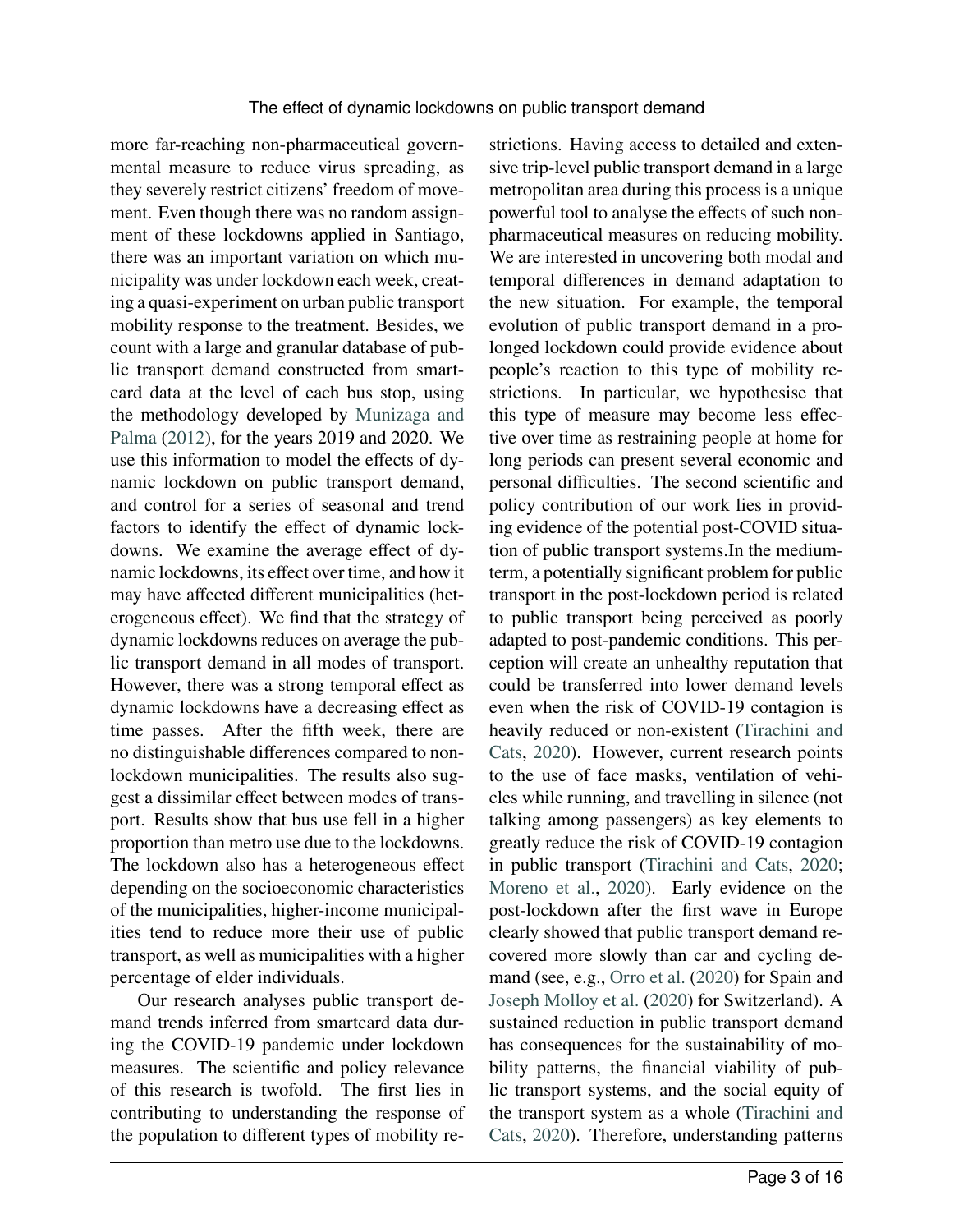of public transport demand today could provide glimpses of how the situation will look in the recovery phase and guide public policy responses to restore the role of public transport in satisfying mobility needs in the near future.

The rest of the paper is organised as follows. Section [2](#page-3-0) provides background on our case study, including the evolution of the COVID-19 pandemic and the Chilean government response to reduce community contagion. In Section [3,](#page-5-0) the specific data used for this research is described. Section [4](#page-6-0) presents the empirical strategy and the results of the study. In Section [5,](#page-11-0) discussion and conclusions are presented.

## <span id="page-3-0"></span>**2. The COVID-19 Pandemic in Chile**

The first confirmed SARS-CoV-2 case in Chile was announced on March 3<sup>rd</sup>, 2020 from a citizen coming in a flight from Singapore. The potential risk of the virus and its ease of contagion urged the government to take the first eight measures on March 16<sup>th</sup>, 2020 (at the beginning of the school year) to contain and mitigate the spread of the virus. The measures included: kindergarten, schools and universities in-person classes suspension; prohibition to visit elderly care centres; restrictions on public gatherings to a capacity limit of 200 people; and compulsory 14 days quarantine for people arriving from for-eign countries<sup>[1](#page-0-0)</sup>. Later, on March 22<sup>nd</sup>, the government declared a daily curfew for the entire country from 10 p.m. to 5 a.m. of the next day. It also recommended private companies to implement remote work when possible and give work-place flexibility to employees<sup>[2](#page-0-0)</sup>.

As there is no exact formula to prevent the

virus from spreading, almost every country has taken different measures to control it, from following a herd immunity strategy in Sweden [\(Ko](#page-13-9)[rhonen and Granberg,](#page-13-9) [2020\)](#page-13-9), to an aggressive tracking of new cases in Singapore and strict lockdowns in China [\(Lu et al.,](#page-13-10) [2020\)](#page-13-10). As it was explained before, the main strategy in Chile was known as dynamic lockdowns. This strategy can be defined as local temporary lockdowns, at the municipality or even half-municipality level, depending on the amount of new daily cases, the contagion and positivity rates, and the number of beds available at critical care units in hospitals. During these local lockdowns, people could get out of home only for "essential" activities, such as shopping for groceries and medicines, with a limited number of permits per week, which had to be requested online. The dynamic lockdown strategy was first implemented on March  $26<sup>th</sup>$  in the city of Santiago, starting with the lockdown of a few municipalities. Then, in the following weeks, the central government decreed new lockdowns in some municipalities and lifted previously established lockdowns in other municipalities. Eventually, given a sharp increase in contagions and deaths attributable to COVID-19 (See Figure [1\)](#page-4-0), a total lockdown for the whole metropolitan area of Santiago started on May 15<sup>th[3](#page-0-0)</sup> and it lasted until July 28<sup>th</sup>. When the first municipalities were allowed to partially lighten their restriction levels, in the so-called "re-opening" period, people were allowed to leave home only on weekdays. Eventually, at different stages, all municipalities lifted their lockdown, and on September 28<sup>th</sup>, there were no lockdowns in the city.

In Santiago, private car use has steadily increased in the past decades. For example, between 2001 and 2012, there has been an increase of 41% in the number of households that own at least one car, which goes concurrently with

<sup>1</sup>*Presidente Piñera Anuncia Nuevas Medidas Para Frenar El Avance Del Coronavirus*. (2020, March 15). Gobierno de Chile. [https://www.gob.cl/noticias/presidente-pinera-anuncia](#page-0-0)[nuevas-medidas-para-enfrentar-el-coronavirus/](#page-0-0)

<sup>2</sup>Guzmán, G. (2020, March 22). *Piñera responde críticas y llama a que empleadores flexibilicen condiciones laborales por Covid-19*. BioBio Chile. [https://bit.ly/36LOwsS](#page-0-0)

<sup>3</sup>Delgado, F. (2020, May 13). *Gobierno endurece medidas y decreta cuarentena para el Gran Santiago y otras 6 comunas de la RM*. BioBio Chile. [https://bit.ly/3eENO4N](#page-0-0)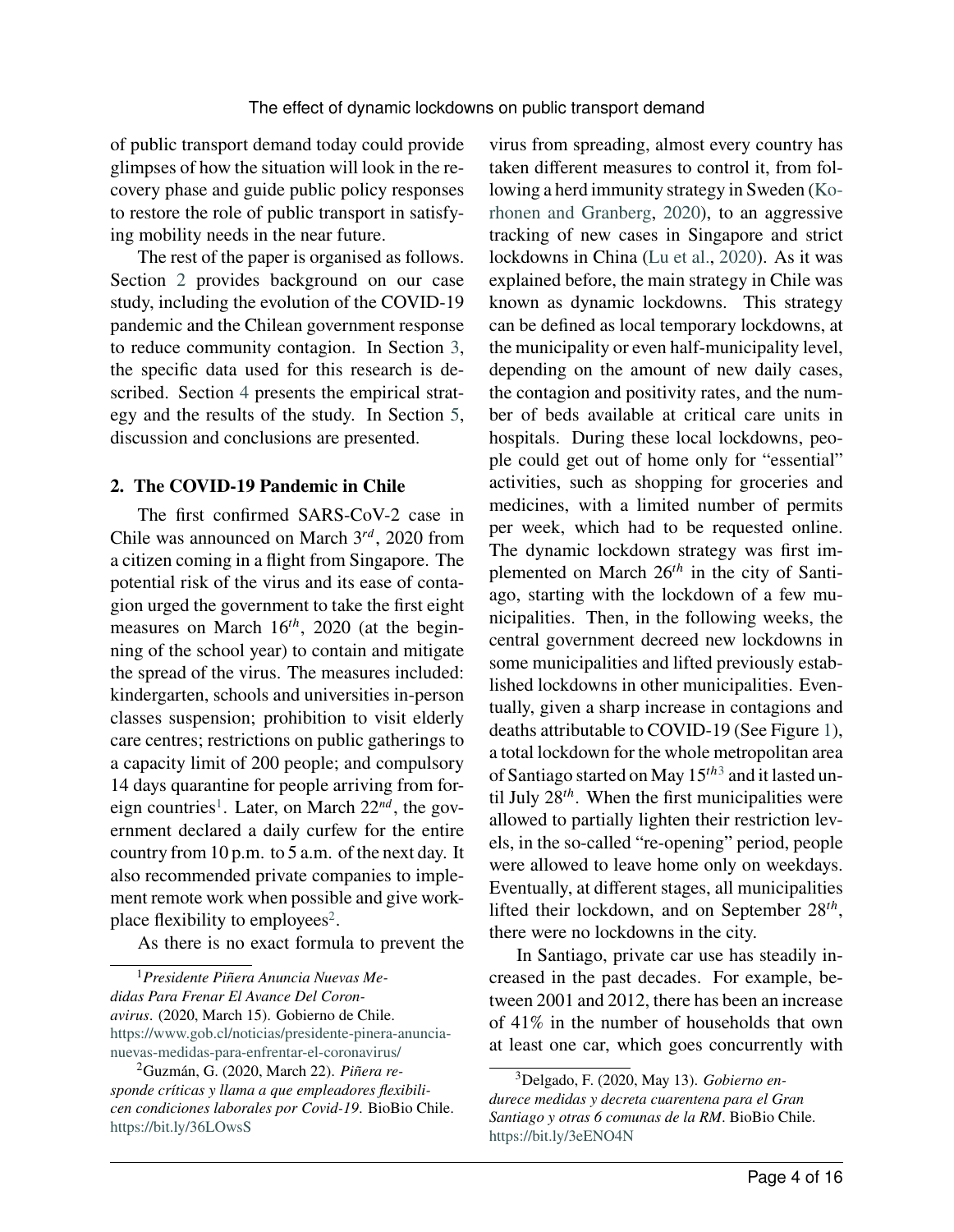<span id="page-4-0"></span>

The effect of dynamic lockdowns on public transport demand

**Fig. 1:** Daily cases and deaths due to COVID-19 in Chile

a decrease in public transport mode share from 30.1% to 23.7% in the same period [\(SECTRA,](#page-14-5) [2014\)](#page-14-5), making Santiago the 7<sup>th</sup> most congested city in Latin America (26<sup>th</sup> worldwide<sup>[4](#page-0-0)</sup>). As one of the countries that are part of the Paris climate agreement 2015, Chile has been committed to achieve GHC neutrality by 2050, which implies reducing car use and promoting the use of public transport. Furthermore, the Chilean Nationally Determined Contribution (2020), establishes a commitment to reduce black carbon emissions by at least 25% by 2030, and to decrease private car transport by the transfer to public transport and bicycle. These goals could only be achieved if the country provides better public transport and cycling conditions, that would effectively allow reducing car use in the city. However, the COVID-19 pandemic has generated a trend in the opposite direction.

The first study analysing the impact of the pandemic in urban mobility in the city of Santiago was developed by [Astroza et al.](#page-13-11) [\(2020\)](#page-13-11), with data collected through an online convenience sample of self-reported trips, focused on mobility during the first week of restrictions, on March 2020. The authors show that public transport is the mode with the largest loss of demand during the pandemic, especially metro usage, and that the reduction in trips is more pronounced for high-income people. They also found other socioeconomic factors that affect the change in public transport use such as education, gender and age, evidencing some of the social implications of the COVID-19 pandemic in the Chilean context. Our research complements the study of [Astroza et al.](#page-13-11) [\(2020\)](#page-13-11) for the city of Santiago by using extensive and granular reveled preference data inferred from smartcards.

Figure [2](#page-5-1) illustrates the lockdown timeline in Santiago, showing different periods of the pandemic from week 1 (From March 23<sup>th</sup> to

<sup>4</sup>TomTom. (2019). Traffic Index 2019. **https://www.tomtom.com/en**<sub>g</sub>*b***/***traffic* **−** *index/ranking/*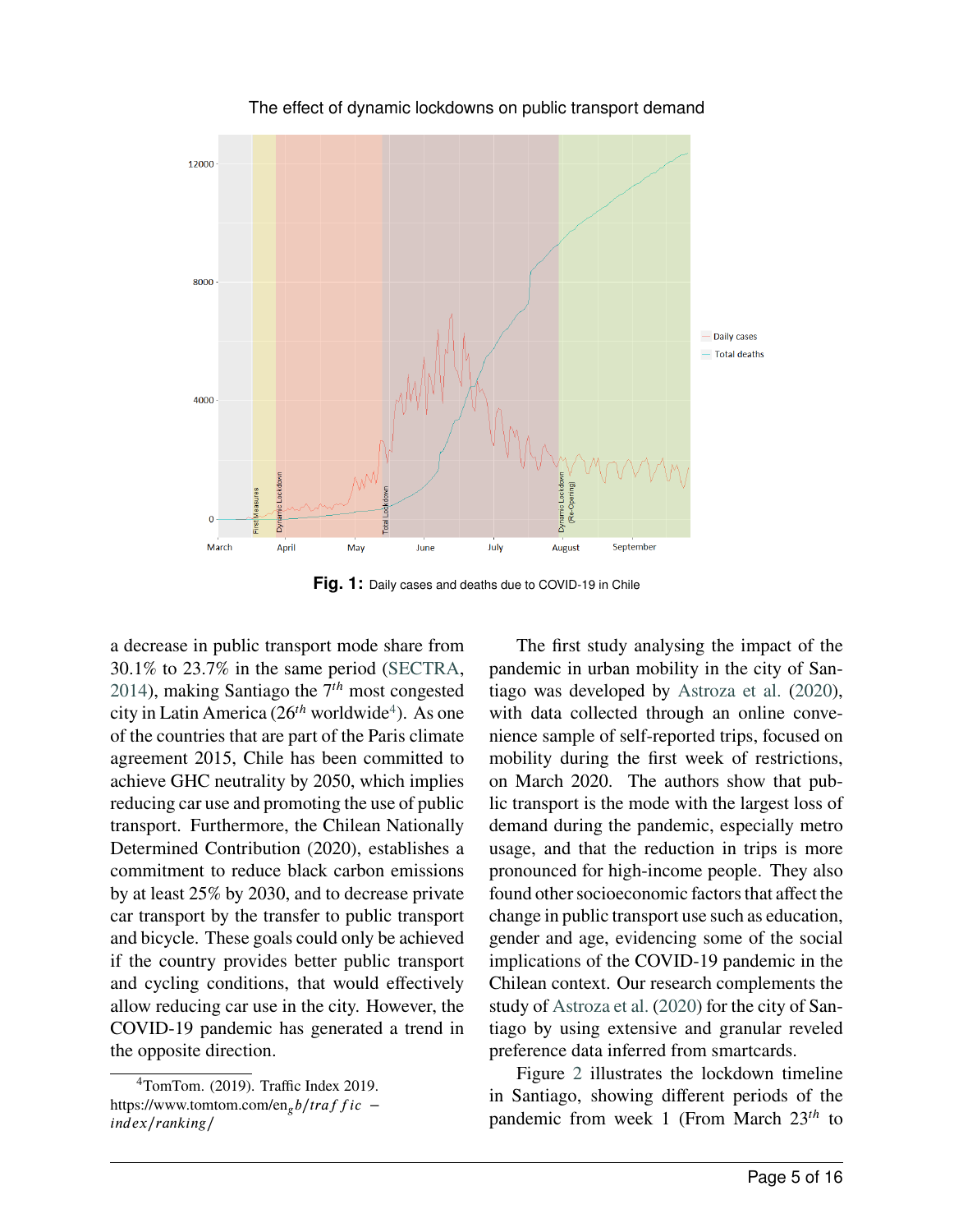<span id="page-5-1"></span>

## The effect of dynamic lockdowns on public transport demand

**Fig. 2:** Changes in lockdown in Santiago by week of lockdown

29<sup>th</sup>), when the first 7 municipalities entered the lockdown, until week 18 of dynamic lockdown (From September 28<sup>th</sup> to October 4<sup>th</sup>) when one last municipality was still on lockdown. The lockdown period in Santiago lasted 28 weeks in total, but as we are interested in identifying the effect of the dynamic lockdowns, we consider as week 9 the first week after the full lockdown is over and so on. The figure includes only some weeks of this period as not every week had seen changes in the spatial distribution of the lockdowns. The figure shows that the first municipalities to enter the lockdown were located at the north-east sector of the city for three weeks. After that period the southern locations started their lockdown followed by the centre and north part of the city. By week 7 most of the city was already under lockdown. It is important to notice that downtown Santiago was the only municipality to be in lockdown from week 1 until full lockdown. The opening period started with the ending of the lockdown for the north-east sector, moving towards the west and, by week 17, the last 8 municipalities were under lockdown. The closing and opening period lasted 8 and 10 weeks respectively.

# <span id="page-5-0"></span>**3. Study Area and Data**

To analyse the impact of dynamic lockdowns on public transport demand, this study is conducted in the Santiago Metropolitan area, which is  $680 \text{ km}^2$  in size, is compounded of 34 municipalities, and is served by an integrated public transport system known as *Transantiago* (see [Munizaga and Palma](#page-14-3) [\(2012\)](#page-14-3)). This system includes 382 different bus routes, seven metro lines and a train line (*metrotrén*) which connects the city centre with other localities outside the Santiago Metropolitan Area. All these public transport modes are integrated into a fare system that operates with a pre-paid smartcard (*Bip!*), which is the only payment system available (no cash, no season tickets available). The system as a whole served 5.5 million trips, during a normal day in the pre-Covid period<sup>[5](#page-0-0)</sup>. Observed trips can have up to five trip legs, each associated with a *Bip!* validation upon boarding one of the three modes available: bus, metro and *metrotrén*, the first leg of the trip is paid and the next four are not charged if they are done during the next 90 minutes. The data used in this paper is collected through the platform ADATRAP [\(Mu](#page-14-6)[nizaga et al.,](#page-14-6) [2016;](#page-14-6) [Gschwender et al.,](#page-13-12) [2016\)](#page-13-12), which collects the data automatically generated by the daily use of the public transport system including buses location and the validations made by the users, to generate origin-destination

<sup>5</sup> *Información del sistema | Red Metropolitana de Movilidad* [http://www.red.cl/acerca-de-red/informacion](#page-0-0)[del-sistema](#page-0-0)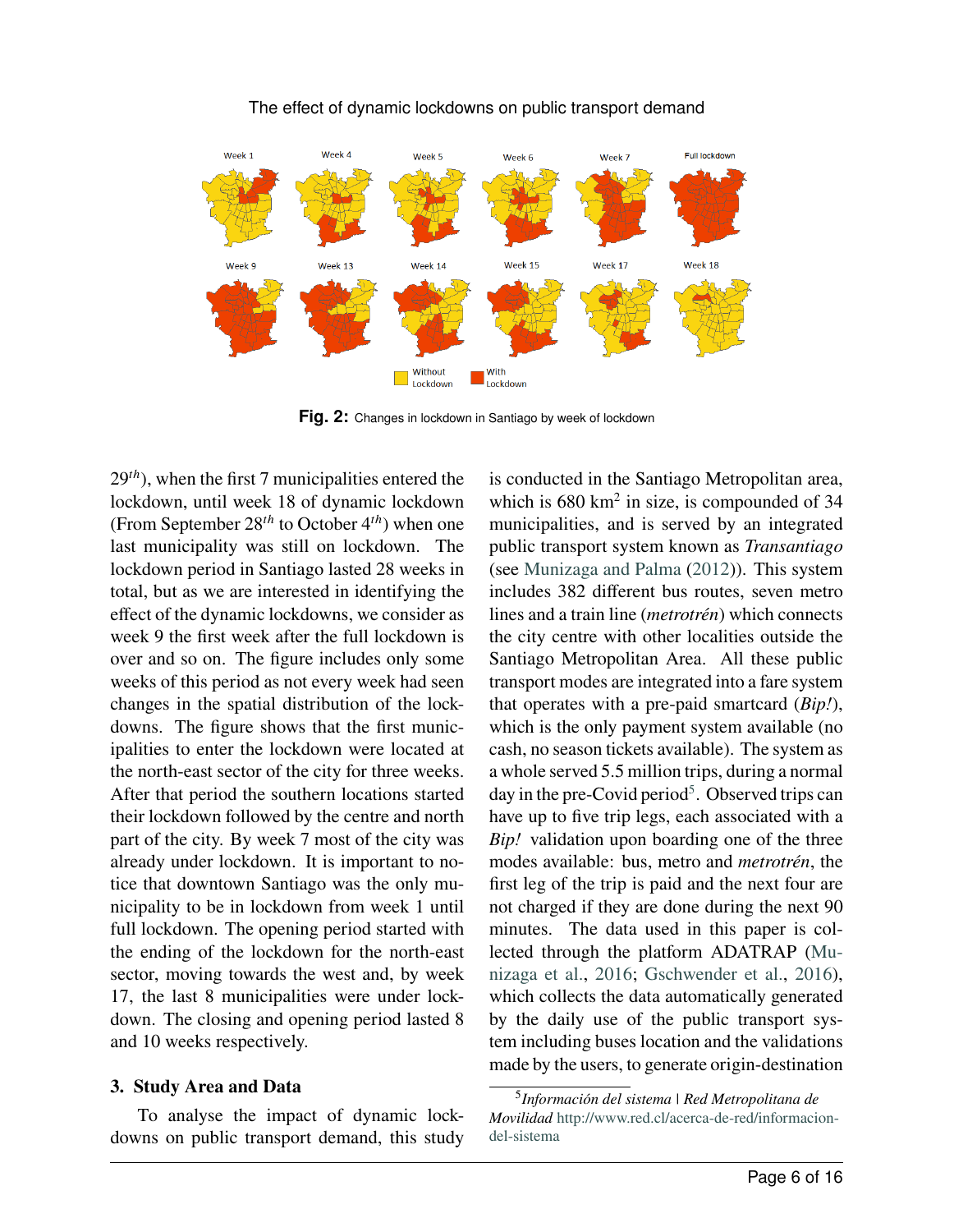matrices, load profiles and bus speed profiles, among other results. These databases contain detailed information for each trip, including trip origin, services used, estimated travel time and destination. For this study, we used the daily trips at municipality level, and from March to September 2019 and 2020. This period captures both closing and opening process of the lockdown in 2020. According to the data, the use of public transport in Santiago has dropped significantly since the beginning of the year.

For the following section, we consider trips during business days and from 5 to 10 a.m. The latter condition is used to capture the morning trip, and avoid return trips. Previous studies show that morning trips enable making the assumption that the origin of the trip is from the municipality of residence of the individual [\(Amaya et al.,](#page-13-13) [2018\)](#page-13-13). After filtering the data, there are 8122 valid observations which consider the number of daily trips for each municipality. For the socioeconomic characterization of the municipalities, we have used the information from CASEN survey made by the *Ministerio de Desarrollo Social y Familia de Chile* the year 2017.

## <span id="page-6-0"></span>**4. Empirical Strategy and Results**

### **4.1. Average Effects**

We begin with a descriptive analysis of the main impact of the COVID-19 pandemic on public transport demand. Figure [3](#page-7-0) shows the number of daily public transportation trips per thousand inhabitants for 2019, without the pandemic (in red), and 2020, with the pandemic (in blue). Data from the year 2020 shows an abrupt decline in public transport trips as soon as the government implemented the first measures (mainly, suspension of in-person classes). Daily trips diminished by 72.3% compared to the same weeks in 2019 and 61.3% compared to the last week of "normality" in 2020. Then, demand decreased even more in late-March, when dynamic lockdowns started in the first municipalities. In April, daily trips started to increase rapidly when the government publicly talked about a "new normality" [\(Basoalto,](#page-13-14) [2020\)](#page-13-14). Then mobility decreased again at the beginning of May when lockdowns started to affect a large part of the city due to an increase in contagion rates. For the same reason, in mid-May, the authorities determined a lockdown in all municipalities. For this period, Figure [3](#page-7-0) shows a low and steady level of daily trips. However, trips started to increase slowly at the end of July, as lockdowns started to be less effective since presumably people got tired of being at home or could not comply with the lockdown anymore due to financial reasons<sup>[6](#page-0-0)[7](#page-0-0)</sup>. As authorities slowly lifted lockdowns in municipalities at the end of July, daily trips increased at levels higher than before the first measures started with the pandemic.

To examine the difference of daily trips between municipalities with and without lockdown, Figure [4](#page-8-0) shows the average daily public transport trips from municipalities under lockdown compared to those that were not under lockdown on a specific day. Therefore, this figure shows the variation on average daily trips depending on the dynamic lockdowns. Before March 26<sup>th</sup>, there was no lockdown, and between May 15<sup>th</sup> and July 28<sup>th</sup>, all municipalities were under lockdown – i.e., on those periods, there are no differences among municipalities. More importantly, Figure [4](#page-8-0) shows that lockdowns reduced the number of public trans-

<sup>6</sup>Agencia Aton. (2020, September 25). *Alcalde de Renca: "La cuarentena hace varias semanas muestra que no es efectiva"* [Newspaper]. 24horas.Cl. [https://www.24horas.cl/coronavirus/alcalde-de-renca](#page-0-0)[la-cuarentena-hace-varias-semanas-muestra-que-no-es](#page-0-0)[efectiva-4464840](#page-0-0)

<sup>7</sup>Córdova, M. (2020, July 3). *Hartos de la pandemia: La fatiga emocional y mental que se apodera de la crisis* [Newspaper]. La Tercera. [https://www.latercera.com/tendencias/noticia/hartos](#page-0-0)[de-la-pandemia-la-fatiga-emocional](#page-0-0)[y-mental-que-se-apodera-de-la](#page-0-0)[crisis/BNX6TG4KJRASPAFWINFEKGYAGM/](#page-0-0)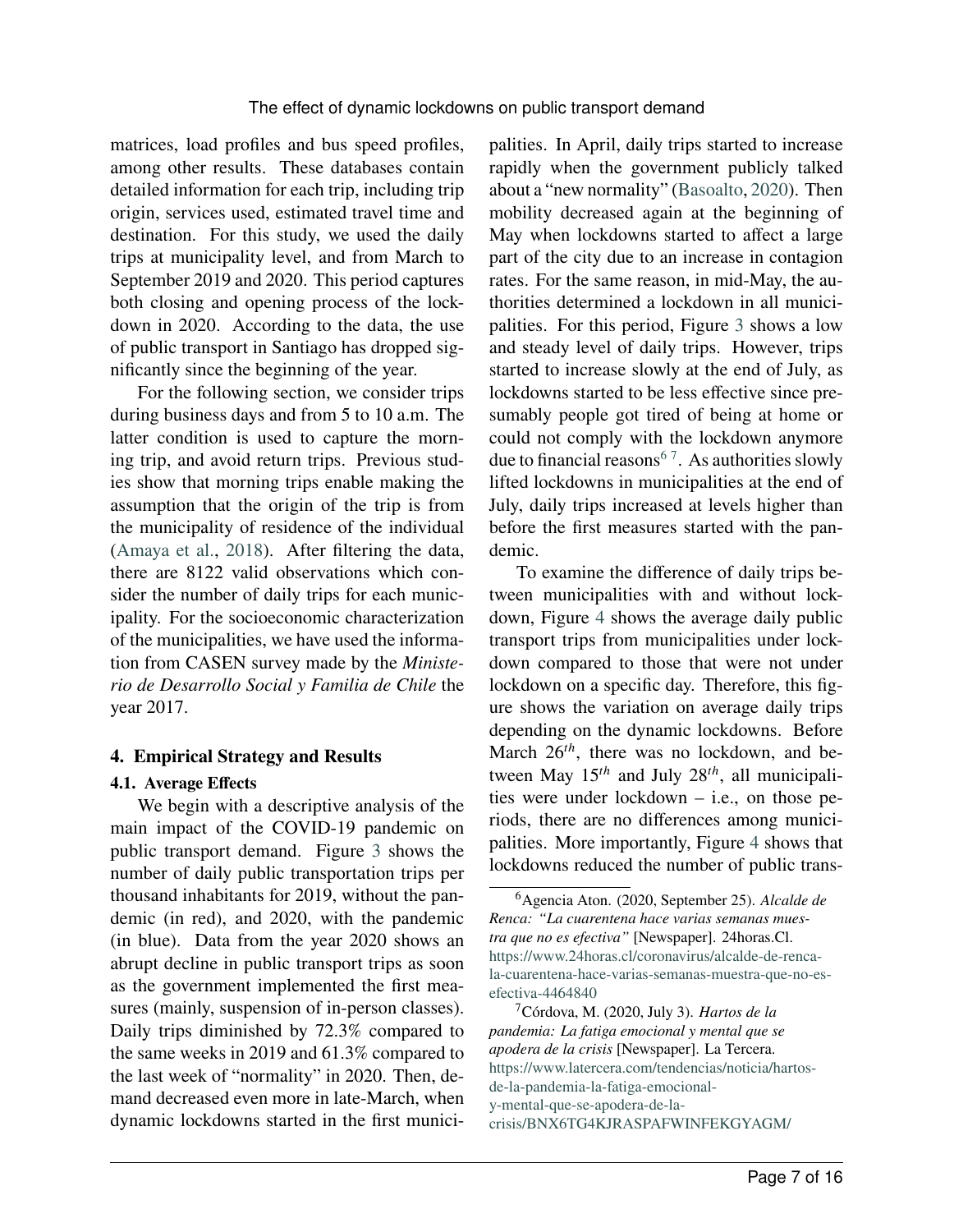<span id="page-7-0"></span>

The effect of dynamic lockdowns on public transport demand

Fig. 3: Average number of trips per thousand inhabitants for 2019 and 2020 (relative to the first two weeks of March)

port trips initially. Then, around the beginning of May, it seems that lockdowns lost effectiveness. An apparent opposite pattern is shown in the first two weeks of August (although when we later control for other variables in the regression models, we did not find a sizable difference).

Because seasonal effects and other factors may confound the previous descriptive analysis, we estimate the effect of dynamic lockdowns on public transportation demand using a regression analysis framework. We take advantage that municipalities under lockdowns varied almost every week, and even some municipalities were under lockdown for a short period, then their lockdown was lifted, and then they went back to be under lockdown. Identification of the effect of dynamic lockdowns stems from within and between municipalities' variation over time – similar to modelling approaches used to evalu-ate prominent policies (e.g., [Araya et al.,](#page-13-15) [2018\)](#page-13-15)<sup>[8](#page-0-0)</sup>.

<span id="page-7-1"></span>Equation [1](#page-7-1) shows the main model:

$$
\ln(V_{it}) = X_{it}\beta + \tau L_{it} + \gamma C_t + \epsilon_{it} \tag{1}
$$

where  $V_{it}$  is the ratio of the number of trips performed on all public transport modes over the total population for municipality i during day t,  $L_{it}$  indicates whether municipality i is under lockdown on day  $t (=1, 0 \text{ if not}), C_t$  indicates whether first measures decreed by the government started (=1 after March 15<sup>th</sup>, 0 before),  $X_{it}$ includes year, month and weeks fixed effects, day-of-the-week dummies, and municipalities fixed effects to control for municipalities' timeinvariant characteristics.  $\epsilon_{it}$  is the error term. We use robust standard errors clustered at the

<sup>8</sup>This model is similar to a difference-in-difference approach, in which a treated group is compared over

time to a non-treated group. However, in our case, treated units (i.e., municipalities under lockdown) changed over time providing a greater sort of variation to examine the effect of lockdowns – a municipality can be under lockdown one day and without lockdown in another.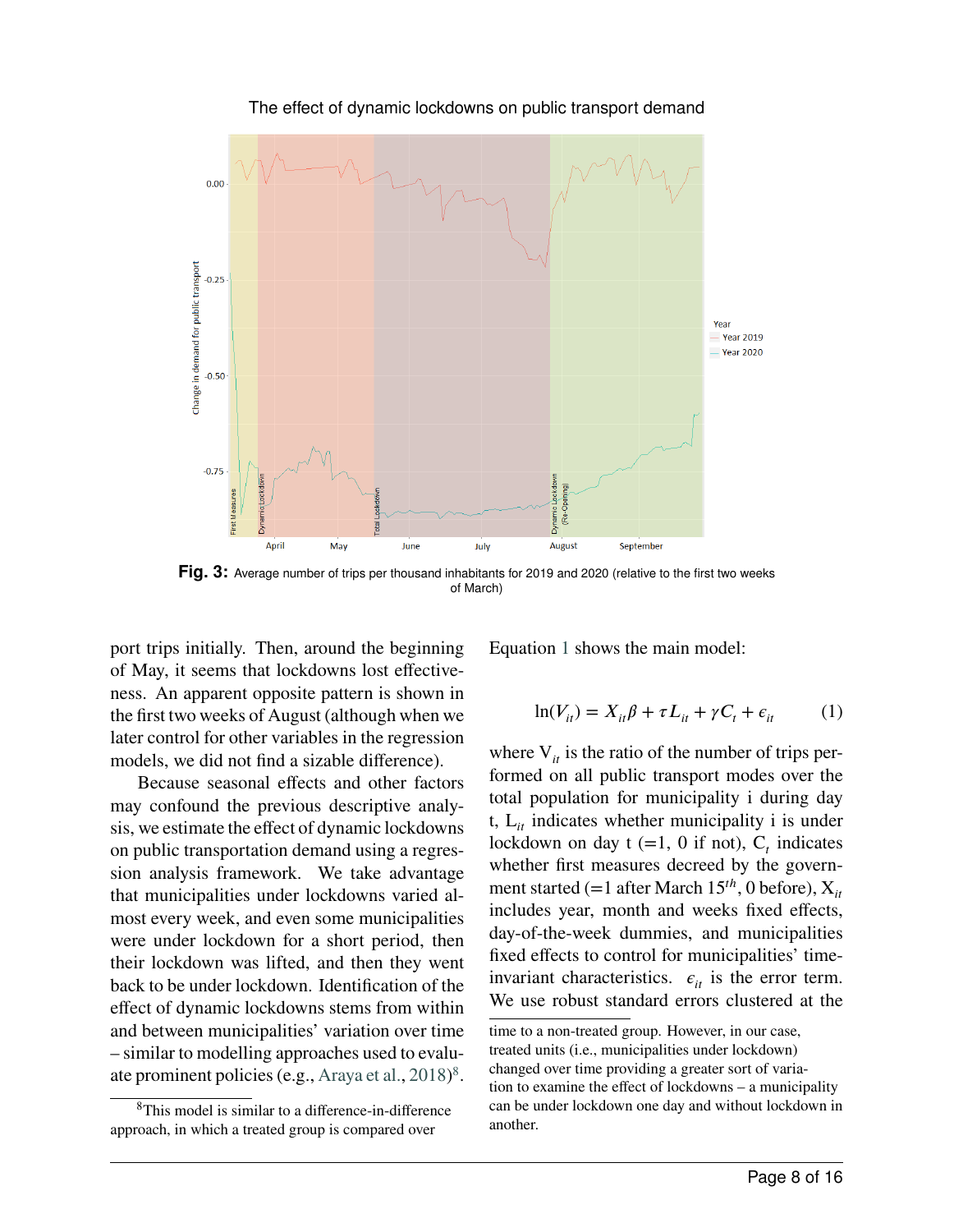<span id="page-8-0"></span>

The effect of dynamic lockdowns on public transport demand

**Fig. 4:** Average number of trips per thousand inhabitants for municipality-day with and without lockdown (relative to the first two weeks of March)

municipality level (see [Bertrand et al.,](#page-13-16) [2004\)](#page-13-16). The average treatment effect of dynamic lockdowns is provided by  $\tau$ , which, given that the dependent variable was modelled using natural logarithm, it can be approximately interpreted as a percentual variation of  $V_{it}$  when the estimate is small (if not, interpretations come from using one minus the exponential of the coefficient).

Table [1](#page-9-0) shows the estimated effect of dynamic lockdowns on public transport demand using Equation [1,](#page-7-1) for three models. Model I only considers  $L_{it}$  and no controls for the first measures implemented neither the time fixed effects. Model II adds  $C_t$  and Model III also includes time fixed effects (all models include municipalities fixed effects). Results show that there is a significant impact of the lockdown in the use of public transport. Without any control variable, the Model I shows that trips decreased by 70.3% (from  $1 - \exp(\beta)$ ) compared to the year before. However, as shown by Model II, most of this massive effect comes down to 21.8% when accounting for the first measures applied at the beginning of the COVID-19 pandemic (including school closures and voluntary mobility restrictions), which after a few weeks coincide with dynamic lockdowns. In Model III, controlling for any difference correlated to timely effects, the average and overall effect of dynamic lockdowns is a reduction of 12.1% of daily trips. As a reference, [de Grange and Troncoso](#page-13-17) [\(2011\)](#page-13-17) reported a 5.5% decrease in private car use due to environmental restrictions imposed in Santiago in 2008. The Time Fixed Effect includes a year dummy to control for the evasion and other effects due to the social unrest on October 2019.

Table [2](#page-9-1) shows the effect of dynamic lockdowns by mode (i.e., trips using only metro, only bus, and intermodal trips combining bus and metro). For this, we used Equation [1](#page-7-1) but define  $V_{it}$  as the ratio of the number of trips on each respective mode. We control for the first measures and the time fixed effects. Results show that the effect of first measures was larger for metro than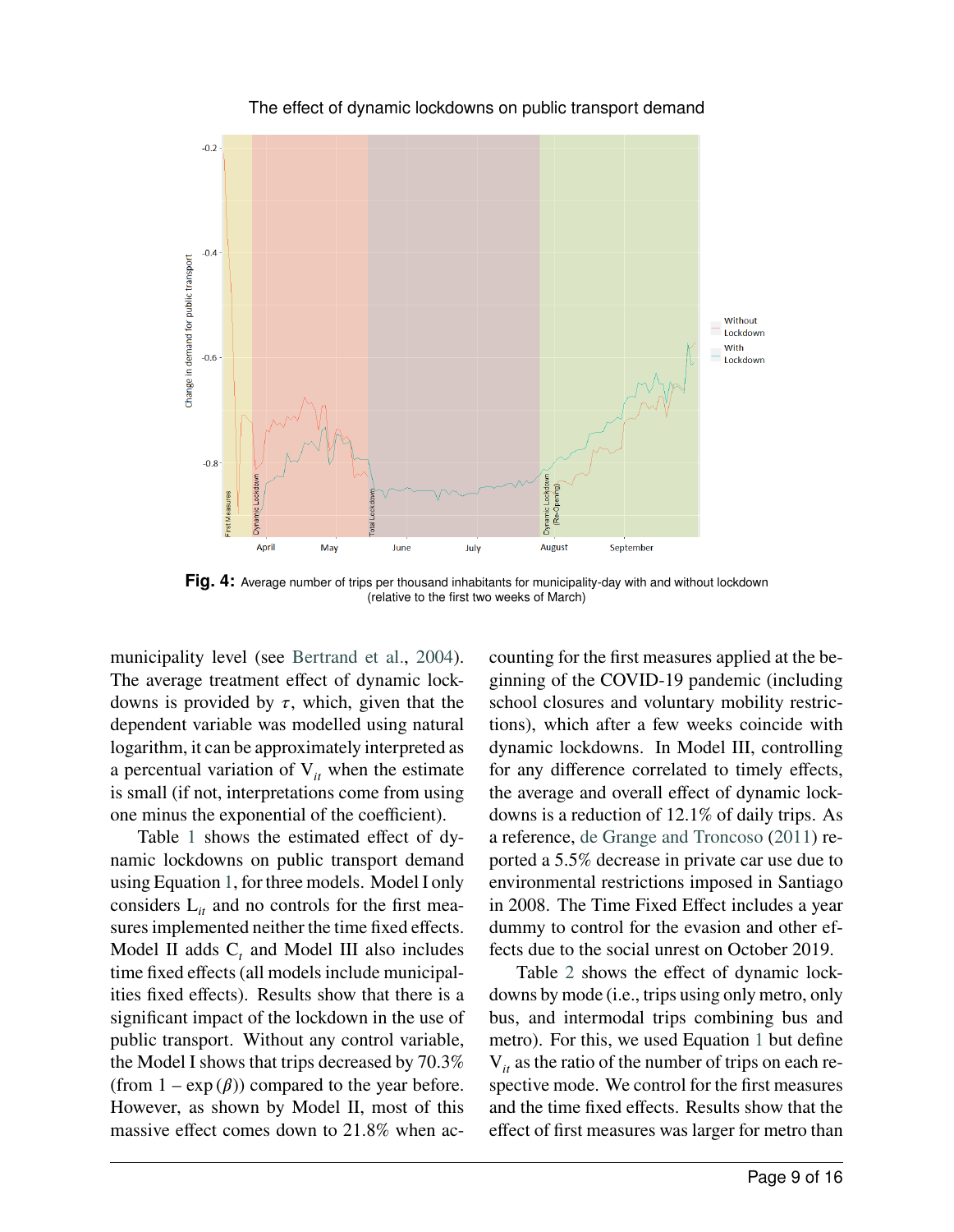#### <span id="page-9-0"></span>**Table 1**

Dynamic lockdowns average effect.

|                           |             | Ш           | Ш           |
|---------------------------|-------------|-------------|-------------|
| Lockdown                  | $-1.214***$ | $-0.218***$ | $-0.129**$  |
|                           | (0.043)     | (0.036)     | (0.036)     |
|                           | < 0.001     | < 0.001     | < 0.001     |
| <b>First Measures</b>     |             | $-1.550***$ | $-1.318***$ |
|                           |             | (0.048)     | (0.054)     |
|                           |             | < 0.001     | < 0.001     |
| <b>Time Fixed Effects</b> | No          | No          | Yes         |
| Observations              | 5470        | 5470        | 5470        |

<sup>+</sup> *p <* 0.10, \* *p <* 0.05, \* *p <* 0.01, \*\* *p <* 0.001 All columns show robust standard errors between parenthesis and *p*-values in italic.

for buses, in line with what is reported by [As](#page-13-11)[troza et al.](#page-13-11) [\(2020\)](#page-13-11).

Regarding lockdowns, trips by all public transport modes suffered a reduction, but the effect was larger for the buses (25.2%) than for the metro  $(10.6\% - 12.1\%)$ <sup>[9](#page-0-0)</sup>. This dichotomy may be explained in part by socioeconomic differences. Metro users were more likely to switch to other travel modes (e.g., cars or bikes) or to work from home, as they have a higher income than average bus users [SECTRA](#page-14-5) [\(2014\)](#page-14-5), and likely reacted quicker to the first measures that included voluntary confinement. On the contrary, bus users with lower income may be forced to travel and would stop doing so only when lockdowns were in place. Additionally, as metro users already experienced a large reduction in trips with the decree of the first measures, it becomes more difficult for that mode to reduce its levels even further. A second reason behind this finding is that fare evasion on buses may have been larger for the lockdown period due to a policy enacted in late March 2020 that required bus passengers to board buses through rear doors to minimise close contact with drivers<sup>[10](#page-0-0)</sup>, while the metro did not see any change on its low fare evasion rates. $^{11}$  $^{11}$  $^{11}$ .

### <span id="page-9-1"></span>**Table 2**

| Dynamic lockdowns average effect by modes |  |  |
|-------------------------------------------|--|--|
| of transport.                             |  |  |

|                                                                     |             | Ш           | Ш           |  |
|---------------------------------------------------------------------|-------------|-------------|-------------|--|
|                                                                     | <b>Bus</b>  | Metro       | Bus & Metro |  |
| Lockdown                                                            | $-0.290***$ | $-0.112**$  | $-0.130**$  |  |
|                                                                     | (0.036)     | (0.039)     | (0.037)     |  |
|                                                                     | < 0.001     | 0.009       | 0.001       |  |
| <b>First Measures</b>                                               | $-1.107***$ | $-1.428***$ | $-1.453***$ |  |
|                                                                     | (0.043)     | (0.080)     | (0.060)     |  |
|                                                                     | < 0.001     | < 0.001     | < 0.001     |  |
| <b>Time Fixed Effects</b>                                           | Yes         | Yes         | Yes         |  |
| Observations                                                        | 5355        | 3893        | 5466        |  |
| $+ - \cdot 0 + 0 + - \cdot 00$<br>$*** - .0.004$<br>$*$ $\sim$ 0.04 |             |             |             |  |

<sup>+</sup> *p <* 0.10, \* *p <* 0.05, \* *p <* 0.01, \*\* *p <* 0.001 All columns show robust standard errors between parenthesis and *p*-values in italic.

#### **4.2. Effect Over Time**

The previous analysis showed a relevant average effect associated with the dynamic lockdowns. To examine how this effect varies over time – which should be relevant based on Figure [4](#page-8-0) –, we estimate the dynamic lockdown's weekly effect based on Equation [2.](#page-9-2)

<span id="page-9-2"></span>
$$
\ln(V_{it}) = X_{it}\beta + \tau L_{it} + \sum \rho_j T_{tj} \times L_{it}
$$

$$
+ \sum \alpha_j T_{tj} + \gamma C_t + \epsilon_{it} \quad (2)
$$

where, in addition to the variables defined in Equation [1,](#page-7-1)  $T_{t}$  indicates whether day t belongs to dynamic lockdown week  $j (= 1, 0$  if not), from the first week of dynamic lockdown  $(i = 1)$  to the last week of dynamic lockdown (j  $=$  17). This variable is included as interaction with  $L_{it}$  to examine the effect of lockdown overtime, and as main effect to control for the effect over time not associated with a municipality being in lockdown. Our estimate of interest is  $\rho_j$ ,

[traseras-de-los-buses-para-proteger-a-](#page-0-0)

<sup>&</sup>lt;sup>9</sup>This data analysis excludes the weeks that all municipalities were under lockdown (the "total lockdown" phase, because it does not provide any variation). For completeness, Appendix [1](#page-15-0) shows results, including these weeks. The effect of dynamic lockdown is overestimated, as expected, as when all municipalities were in lockdown, the number of trips was very low.

<sup>10</sup>Fernández, O. (2020, March 31). Pasajeros

deberán ingresar por puertas traseras de los buses para proteger a conductores [Newspaper]. La Tercera. [https://www.latercera.com/nacional/noticia/pasajeros](#page-0-0)[deberan-ingresar-por-puertas-](#page-0-0)

[conductores/V3MPSVFG7RFV3MRFVDLKXWHRDQ/](#page-0-0)  $11$ In Santiago, trips that include bus metro use the same fare, so there is no incentive to evade.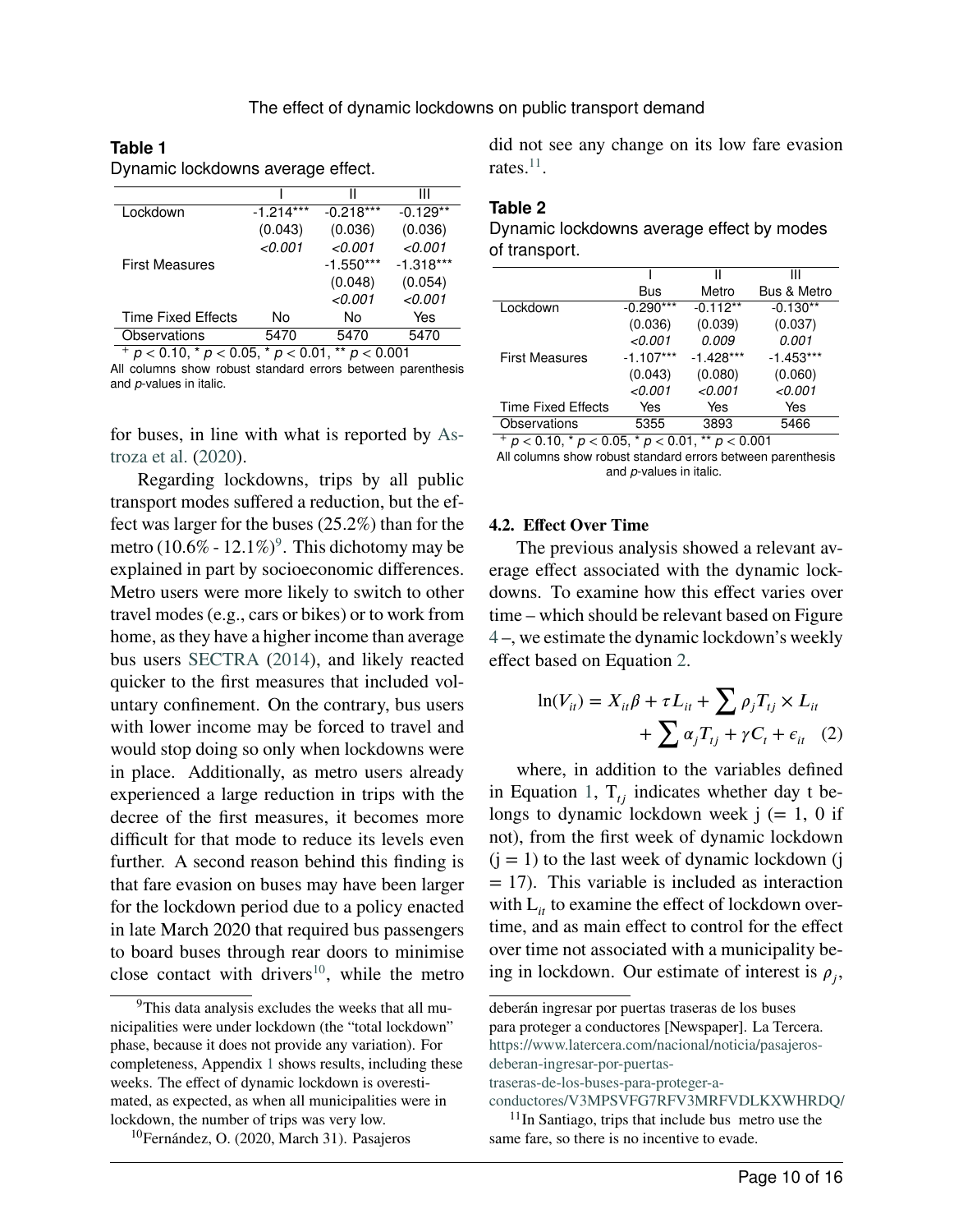which indicates the average treatment effect of the dynamic lockdown for each week.

Figure [5](#page-11-1) shows  $\rho_j$  for each week. It indicates that the effect of dynamic lockdowns on public transport demand decreases after a few weeks. In the first week, municipalities in lockdown had 59.0% fewer trips than municipalities not in lockdown. This difference started to shrink every week. For example, in the fourth week, municipalities in lockdown had 20.7% fewer trips than those not in lockdown. After the sixth week, there was almost no sizable dif-ference<sup>[12](#page-0-0)</sup>. This result is consistent with data, based on connection to telecommunication infrastructure, showing that people' mobility increase after several weeks of lockdown [\(Oli](#page-14-7)[vares et al.,](#page-14-7) [2020\)](#page-14-7). The hypotheses behind this result are multiple: financial, social or personal needs. Several behavioural changes reflected this greater mobility despite lockdowns: some businesses started to open as "sellers of essential products" [\(Sepúlveda et al.,](#page-14-8) [2020\)](#page-14-8), starting on April 17<sup>th</sup>, 2020 public employees had to go back to work in their offices, and people started to use more permits $^{13}$  $^{13}$  $^{13}$ .

The estimated trend in public transport demand due to the lockdowns has to be seen with caution because, even though there is sufficient variation across and within municipalities, the dynamic lockdown order was not random. For example, the effect may be triggered by the fact that the wealthier municipalities, in the northeast part of the city, were the first be affected by lockdown at the beginning of the dynamic lockdown strategy. Therefore, the estimated effect reflects a particular form of dynamic lockdown correlated to municipalities' characteristics. Also, north-east municipalities were the first ones to have their lockdown lifted in the opening phase. Households in these municipalities can more easily substitute public transportation, work from home, and do online shopping [\(SECTRA,](#page-14-5) [2014\)](#page-14-5). Lastly, some burned metro stations after the social unrest started reopening during the dynamic lockdown period, this impact can be seen in Appendix [2](#page-16-0) where the demand for metro recovered faster than the demand for bus. This issue is explored in the analysis of heterogeneous effects, presented next.

#### **4.3. Heterogeneous Effect**

We examine heterogeneous differences associated with the dynamic lockdowns, by results by age and income, since those variables have shown to be relevant factors related to risk perception and COVID-19 contagion [\(Mondschein](#page-13-18) [et al.,](#page-13-18) [2020\)](#page-13-18). For this, we use municipalities' characteristics based on the proportion of the elderly population (over 65 years old), income per capita (average US\$ in thousands using the 2019 conversion rate), and the population's proportion under the poverty line. Similar to Equation [1,](#page-7-1) we estimate:

$$
\ln(V_{it}) = X_{it}\beta + \tau L_{it} + \sigma L_{it} \times S_i + \gamma C_t + \epsilon_{it} \quad (3)
$$

where we add  $S_i$ , which indicates the socioeconomic variables described above (elderly, income per capita and poverty) interacted with the term  $L_{it}$ . Therefore,  $\sigma$  indicates the heteroge-neous effect of dynamic lockdowns<sup>[14](#page-0-0)</sup>. Results are shown in Table [3.](#page-12-0)

Table [3](#page-12-0) shows that municipalities' reduction of public transport demand associated with the dynamic lockdown is more pronounced in municipalities with a larger proportion of the elderly population. This result was expected be-

<sup>12</sup>We have excluded week 18 of the analysis that included only the first two days of the week with one municipality under lockdown.

<sup>13</sup>*Permisos temporales suben 25% pero se mantienen bajo el millón en la previa del primer fin de semana de la RM en desconfinamiento.* (2020, October 3). La Tercera.

[https://www.latercera.com/nacional/noticia/permisos](#page-0-0)[temporales-suben-25-pero-se-mantienen-bajo-el-millon](#page-0-0)[en-la-previa-del-primer-fin-de-semana-de-la-rm-en](#page-0-0)[desconfinamiento/6E4ZGLT54ZHBFFO7OTWP7B25DM/](#page-0-0)

<sup>&</sup>lt;sup>14</sup>The main effect of  $S_i$  is captured by the municipalities' fixed effect.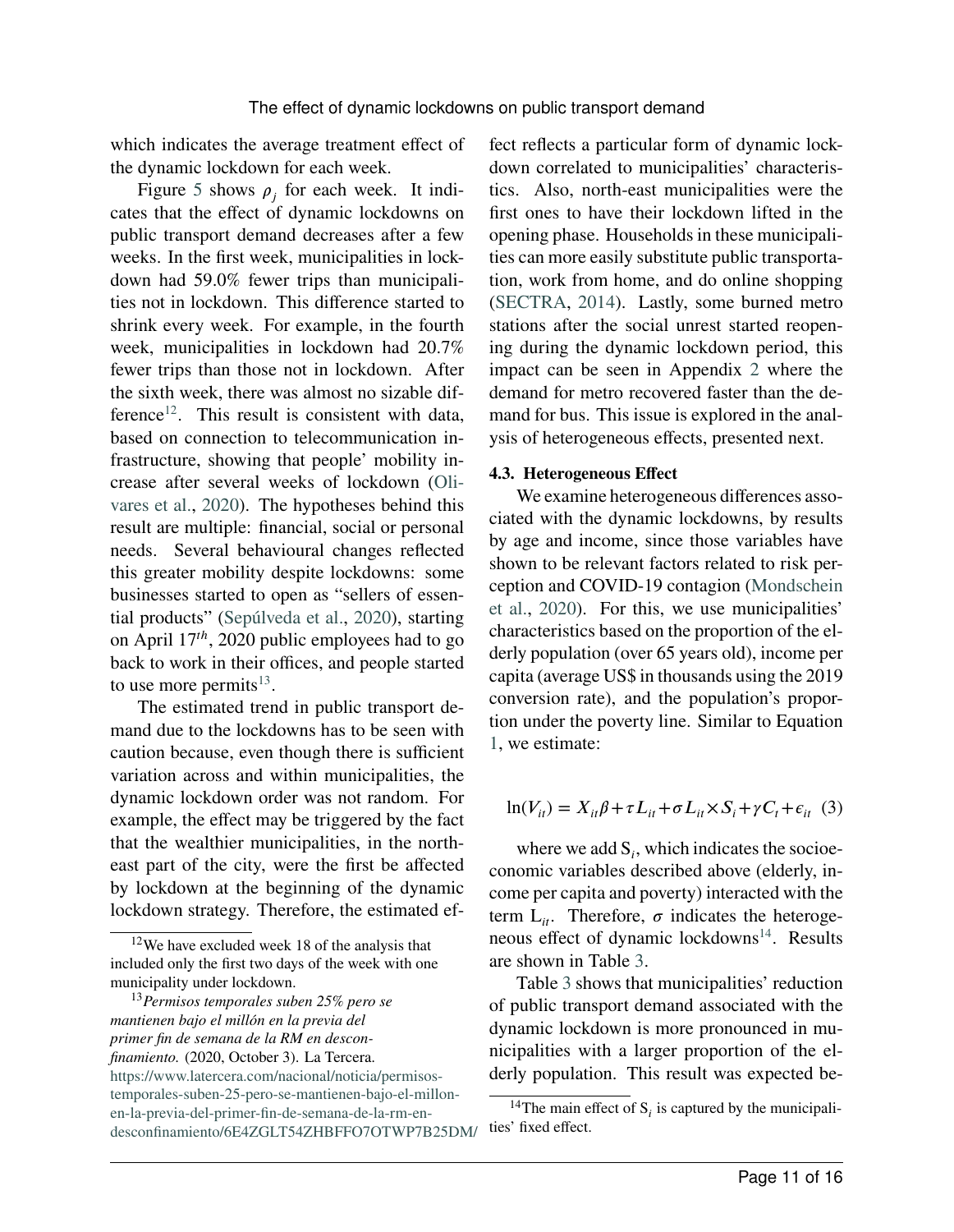<span id="page-11-1"></span>

The effect of dynamic lockdowns on public transport demand

**Fig. 5:** Lockdown's weekly average effect in public transport

cause older people have a higher risk of contagion and get seriously ill, as well as younger people living with elders may have tried to avoid trips that may have spread the disease at home. In addition, the elderly population can have more flexible hours, and people over 75 years old were requested to be at home from the start of the first measures, regardless of their place of residence. Table [3](#page-12-0) also shows the differences in socioeconomic characteristics. In municipalities with a higher income per capita and lower poverty level, dynamic lockdowns reduce more public transport demand than in municipalities with a lower income per capita and higher poverty level. As mentioned above, higher-income municipalities have more alternatives to replace public transport, work from home, or bear a job loss than people living in poorer municipalities.

### <span id="page-11-0"></span>**5. Discussion**

During the year 2020, city lockdowns have been used to control the Covid-19 pandemic worldwide. In Chile, this measure was implemented dynamically, at the municipality level, depending on how the prevalence of the virus in the community evolved over the weeks. This variation in time and space created a quasiexperiment on urban public transport mobility response to the lockdowns, which we study by examining smartcard transaction data from Santiago's public transport system from 2019 and 2020. We complement the analysis by examining the correlation between sociodemographic attributes (such as average income and proportion of elderly people per municipality) and the effectiveness of dynamic lockdowns. Besides allowing the analysis of the success of dynamic lockdowns, our study also gives some insights on the long-term implications that the COVID-19 pandemic may have for public transport de-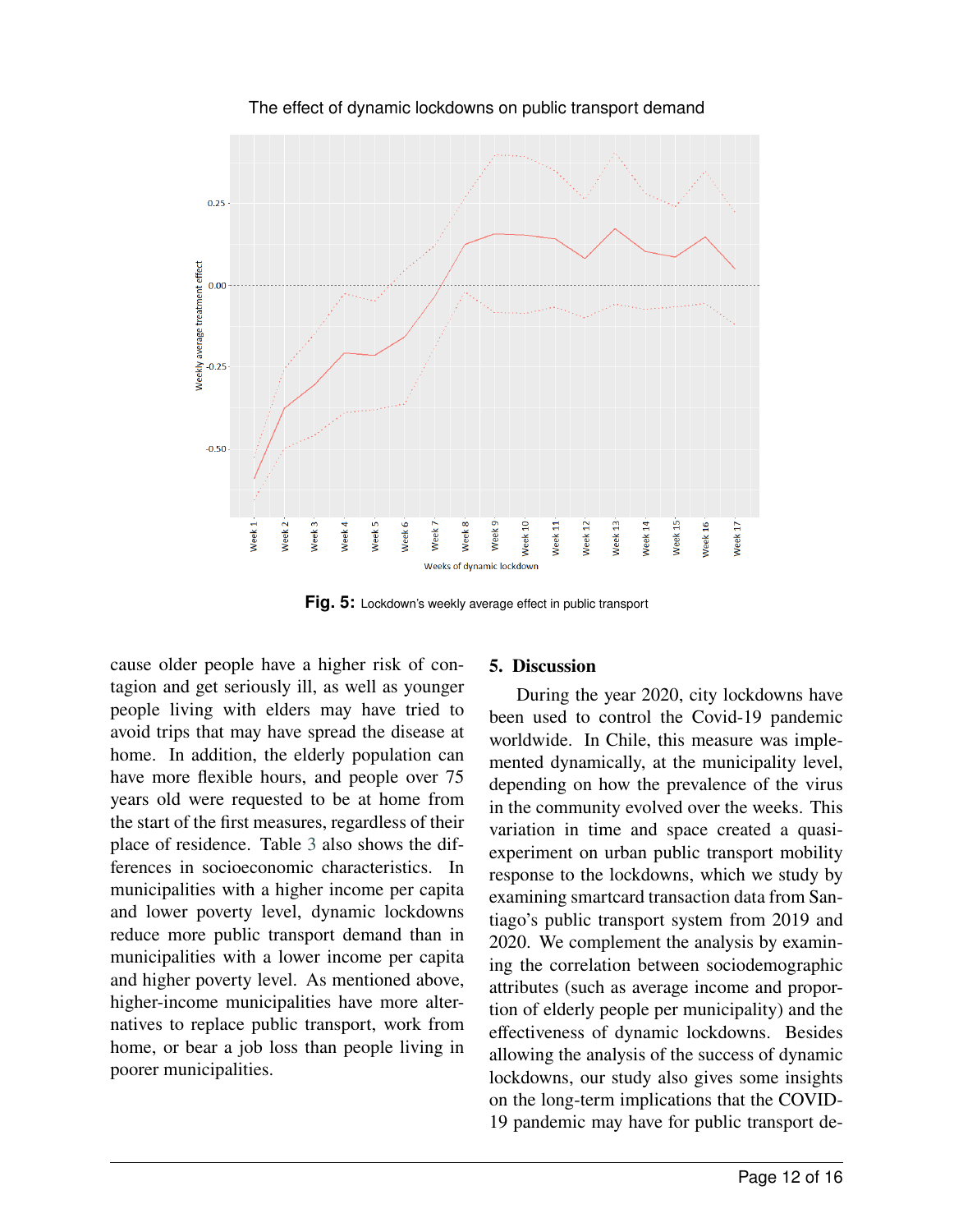### <span id="page-12-0"></span>**Table 3**

Dynamic lockdowns heterogeneous treatment effect.

|                              |             | Ш         | Ш           |
|------------------------------|-------------|-----------|-------------|
|                              | Elderly     | Income    | Poverty     |
| Lockdown                     | 0.144       | 0.038     | $-0.344***$ |
|                              | (0.152)     | (0.086)   | (0.095)     |
|                              | 0.351       | 0.658     | 0.001       |
| First Measures               | $-1.319***$ | -1.333*** | $-1.328***$ |
|                              | (0.055)     | (0.057)   | (0.056)     |
|                              | < 0.001     | 0.001- >  | < 0.001     |
| $E$ Iderly $\times$ Lockdown | $-0.020*$   |           |             |
|                              | 0.01        |           |             |
|                              | 0.045       |           |             |
| Income $\times$ Lockdown     |             | $-0.160*$ |             |
|                              |             | 0.059     |             |
|                              |             | 0.010     |             |
| Poverty $\times$ Lockdown    |             |           | $0.011*$    |
|                              |             |           | 0.005       |
|                              |             |           | 0.042       |
| Time Fixed Effects           | No          | No        | Yes         |
| Observations                 | 5470        | 5470      | 5470        |

 $+ p < 0.10, * p < 0.05, * p < 0.01, ** p < 0.001$ Elderly and poverty are measured as the percentage of people over 65 years old and below the poverty line in a municipality, respectively. Income is measured as the average income in a municipality in US Dollars. All columns show robust standard errors between parenthesis and *p*-values in italic.

mand.

We distinguish between two main actions affecting the public transport demand during the analysis period: the first measures implemented by the government at the beginning of the pandemic (mainly in-person classes suspension and voluntary confinement), and the effect of dynamic lockdowns implemented at municipality level. First measures reduced the use of public transport by 72.3%, relative to the year 2019 (without COVID), while the lockdowns reduced, on average, the public transport demand by 12.1%.

When we separated our results by mode, results show that the first measures had a higher reduction on the use of metro than on the use of buses. We hypothesize that this finding has to do in part with the socioeconomic characteristics of metro users, who have a higher average income compared to bus users, and therefore, more possibilities to avoid travelling by public transport (e.g., to work from home, to resort to e-commerce, to travel by private car) when first measures that include voluntary confident were implemented. Another possible explanation for this finding is a potential higher perceived risk of contagion when travelling in an underground closed space. On the other hand, results also shown that, on the contrary, the effect of the dynamic lockdowns was stronger for buses than for metro and bus metro combined (-25.2%, - 12.2% and -10.6% demand drops, respectively). The main explanation for this finding is also socioeconomic. Since bus users have a lower income, they have a smaller chance to be able to respond to the voluntary confinement implied by the first measures, and only formal lockdowns effectively prevented them from travelling, resulting in a relatively larger effect on buses. Another explanation behind this finding may be related to fare evasion for buses in the lockdown period, which was estimated to increase by 10% on the pandemic period  $15$ , which would imply a reduction of 66.9% in the use of buses due to the pandemic.

Analysing the weekly dynamic lockdown effect, we find a temporal effect of the lockdowns in public transport. As the weeks pass by, we can see a decrease of the average effect as the municipalities start slowly recovering their public transport demand to pre-lockdown levels and the effect on the new municipalities in lockdown is lower than the first ones.

The lockdown approach to the pandemic has divided opinions on its adequacy to fight the virus and its long-term consequences. As of today, many countries have seen a second peak, or even a third peak, of contagion of the virus, forcing its population to re-enter lockdowns. This paper contributes to understanding the changes in people's behaviour towards public transport and helps to generate relevant information for policymakers in the use of different strategies in a future resurgence of the virus. As we es-

<sup>15</sup>http://www.fiscalizacion.cl/wpcontent/uploads/2016/10/Evasion-Ene-Mar-21.pdf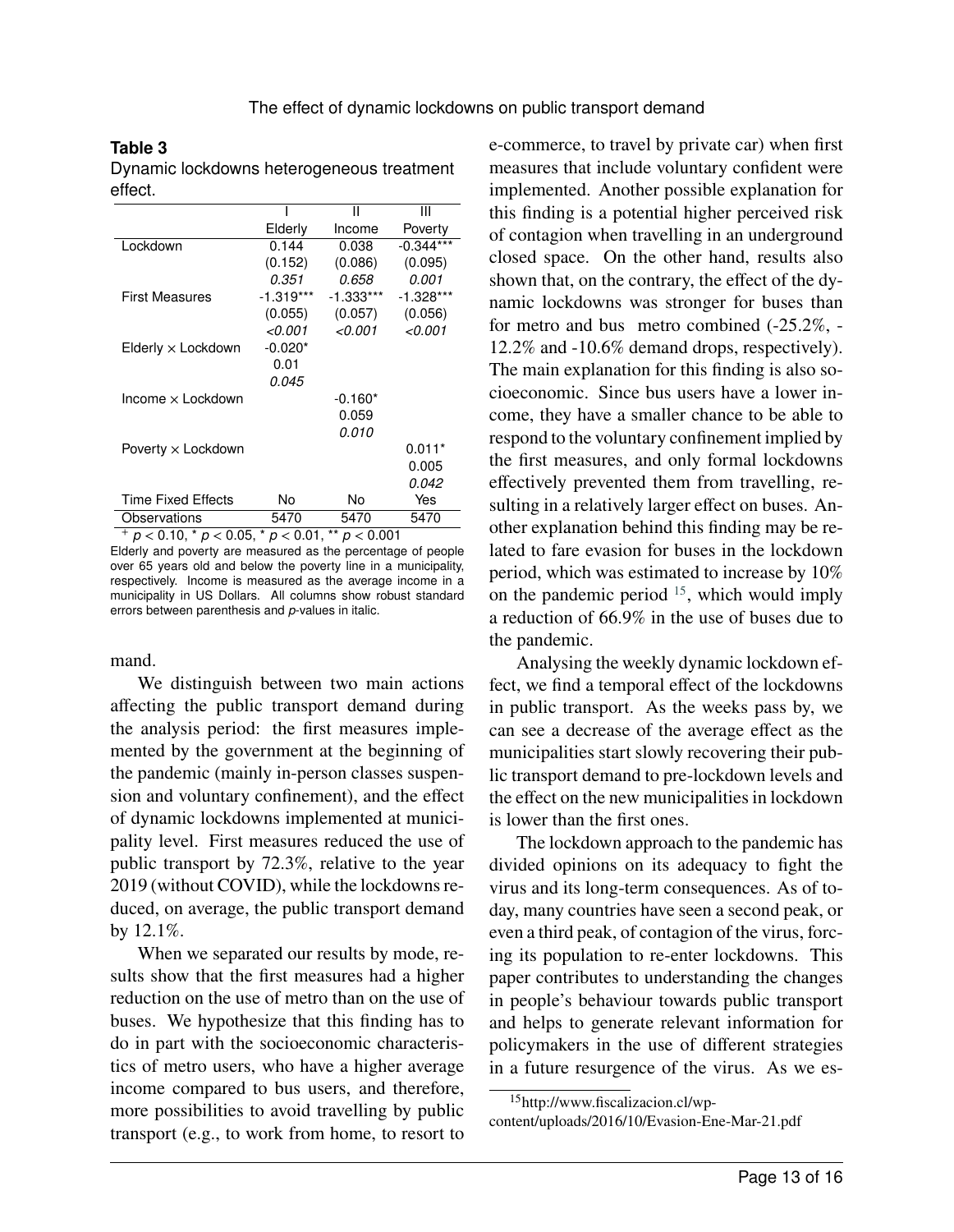timate, generalised lockdowns have limited efficiency in reducing public transport demand if prolonged over several months, finding a tendency to equalise to pre lockdown levels as weeks goes by (but not to pre-pandemic levels). Nevertheless, our results also suggest that the shock effect of the measure is significant during the first weeks, and therefore, we can hypothesise that it could be successful in reducing mobility if it is used for limited periods of time. We also found that the lockdown effect seems to remain after this measure is over, without a full temporal recovery. This suggests that, if this tendency continues after the pandemic, there may be a long way until we can see public transport reaching pre-pandemic demand levels.

#### **Acknowledgement**

Financial support from ANID Chile (Grant PIA/BASAL AFB180003) is gratefully acknowledged by all authors. Second and third authors acknowledge the support of ANID, FONDECYT 1191104.

#### **References**

- <span id="page-13-2"></span>Aloi, A., Alonso, B., Benavente, J., Cordera, R., Echániz, E., González, F., Ladisa, C., Lezama-Romanelli, R., López-Parra, , Mazzei, V., Perrucci, L., Prieto-Quintana, D., Rodríguez, A., Sañudo, R., 2020. Effects of the COVID-19 Lockdown on Urban Mobility: Empirical Evidence from the City of Santander (Spain). Sustainability 12, 3870. URL: [https://www.mdpi.com/2071- 1050/12/9/3870](https://www.mdpi.com/2071-1050/12/9/3870), doi:[10.3390/su12093870](http://dx.doi.org/10.3390/su12093870).
- <span id="page-13-13"></span>Amaya, M., Cruzat, R., Munizaga, M.A., 2018. Estimating the residence zone of frequent public transport users to make travel pattern and time use analysis. Journal of Transport Geography 66, 330–339. URL: [https://linkinghub.elsevier.com/retrieve/pii/S0966692317](https://linkinghub.elsevier.com/retrieve/pii/S0966692317302764) [302764](https://linkinghub.elsevier.com/retrieve/pii/S0966692317302764), doi:[10.1016/j.jtrangeo.2017.10.017](http://dx.doi.org/10.1016/j.jtrangeo.2017.10.017).
- <span id="page-13-15"></span>Araya, S., Elberg, A., Noton, C., Schwartz, D., 2018. Identifying Food Labeling Effects on Consumer Behavior. SSRN Electronic Journal URL: <https://www.ssrn.com/abstract=3195500>, doi:[10.2139/ssrn.3](http://dx.doi.org/10.2139/ssrn.3195500) [195500](http://dx.doi.org/10.2139/ssrn.3195500).
- <span id="page-13-11"></span>Astroza, S., Tirachini, A., Hurtubia, R., Carrasco, J.A., Guevara, A., Munizaga, M., Figueroa, M., Torres, V., 2020. Mobility Changes, Teleworking, and Remote Communication during the COVID-19 Pandemic in Chile. Findings URL: [https://findingspress.or](https://findingspress.org/article/13489-mobility-changes-teleworking-and-remote-communication-during-the-covid-19-pandemic-in-chile) [g/article/13489- mobility- changes- teleworking- and- remot](https://findingspress.org/article/13489-mobility-changes-teleworking-and-remote-communication-during-the-covid-19-pandemic-in-chile) [e- communication- during- the- covid- 19- pandemic- in- chile](https://findingspress.org/article/13489-mobility-changes-teleworking-and-remote-communication-during-the-covid-19-pandemic-in-chile), doi:[10.32866/001c.13489](http://dx.doi.org/10.32866/001c.13489).
- <span id="page-13-14"></span>Basoalto, H., 2020. Encuentros sociales acotados como "en cafés", retorno paulatino al trabajo y responsabilidad individual: Minsal detalla concepto de "nueva normalidad ". URL: [https://www.latercer](https://www.latercera.com/nacional/noticia/encuentros-sociales-acotados-en-cafes-retorno-paulatino-al-trabajo-y-responsabilidad-individual-minsal-detalla-concepto-de-nueva-normalidad/U2LPKSKIYFF7BF723HFECS5WXM/) [a.com/nacional/noticia/encuentros-sociales-acotados-en-cafes-r](https://www.latercera.com/nacional/noticia/encuentros-sociales-acotados-en-cafes-retorno-paulatino-al-trabajo-y-responsabilidad-individual-minsal-detalla-concepto-de-nueva-normalidad/U2LPKSKIYFF7BF723HFECS5WXM/) [etorno-paulatino-al-trabajo-y-responsabilidad-individual-minsa](https://www.latercera.com/nacional/noticia/encuentros-sociales-acotados-en-cafes-retorno-paulatino-al-trabajo-y-responsabilidad-individual-minsal-detalla-concepto-de-nueva-normalidad/U2LPKSKIYFF7BF723HFECS5WXM/)

[l-detalla-concepto-de-nueva-normalidad/U2LPKSKIYFF7BF723HFECS5](https://www.latercera.com/nacional/noticia/encuentros-sociales-acotados-en-cafes-retorno-paulatino-al-trabajo-y-responsabilidad-individual-minsal-detalla-concepto-de-nueva-normalidad/U2LPKSKIYFF7BF723HFECS5WXM/) [WXM/](https://www.latercera.com/nacional/noticia/encuentros-sociales-acotados-en-cafes-retorno-paulatino-al-trabajo-y-responsabilidad-individual-minsal-detalla-concepto-de-nueva-normalidad/U2LPKSKIYFF7BF723HFECS5WXM/). section: Nacional.

- <span id="page-13-3"></span>Beck, M.J., Hensher, D.A., 2020. Insights into the impact of COVID-19 on household travel and activities in Australia – The early days under restrictions. Transport Policy 96, 76–93. URL: [https://linkinghub](https://linkinghub.elsevier.com/retrieve/pii/S0967070X20304200) [.elsevier.com/retrieve/pii/S0967070X20304200](https://linkinghub.elsevier.com/retrieve/pii/S0967070X20304200), doi:[10.1016/j.tran](http://dx.doi.org/10.1016/j.tranpol.2020.07.001) [pol.2020.07.001](http://dx.doi.org/10.1016/j.tranpol.2020.07.001).
- <span id="page-13-16"></span>Bertrand, M., Duflo, E., Mullainathan, S., 2004. HOW MUCH SHOULD WE TRUST DIFFERENCES-IN-DIFFERENCES ESTI-MATES? QUARTERLY JOURNAL OF ECONOMICS , 27doi:[10](http://dx.doi.org/10.3386/w8841) [.3386/w8841](http://dx.doi.org/10.3386/w8841).
- <span id="page-13-4"></span>Bucsky, P., 2020. Modal share changes due to COVID-19: The case of Budapest. Transportation Research Interdisciplinary Perspectives 8, 100141. URL: [https://linkinghub.elsevier.com/retrieve/pii/S25](https://linkinghub.elsevier.com/retrieve/pii/S259019822030052X) [9019822030052X](https://linkinghub.elsevier.com/retrieve/pii/S259019822030052X), doi:[10.1016/j.trip.2020.100141](http://dx.doi.org/10.1016/j.trip.2020.100141).
- <span id="page-13-0"></span>De Vos, J., 2020. The effect of COVID-19 and subsequent social distancing on travel behavior. Transportation Research Interdisciplinary Perspectives 5, 100121. URL: [https://linkinghub.elsevier.com/re](https://linkinghub.elsevier.com/retrieve/pii/S2590198220300324) [trieve/pii/S2590198220300324](https://linkinghub.elsevier.com/retrieve/pii/S2590198220300324), doi:[10.1016/j.trip.2020.100121](http://dx.doi.org/10.1016/j.trip.2020.100121).
- <span id="page-13-1"></span>Fatmi, M.R., 2020. COVID-19 impact on urban mobility. Journal of Urban Management 9, 270–275. URL: [https://linkinghub.elsevie](https://linkinghub.elsevier.com/retrieve/pii/S2226585620302260) [r.com/retrieve/pii/S2226585620302260](https://linkinghub.elsevier.com/retrieve/pii/S2226585620302260), doi:[10.1016/j.jum.2020.08.](http://dx.doi.org/10.1016/j.jum.2020.08.002) [002](http://dx.doi.org/10.1016/j.jum.2020.08.002).
- <span id="page-13-17"></span>de Grange, L., Troncoso, R., 2011. Impacts of vehicle restrictions on urban transport flows: The case of Santiago, Chile. Transport Policy , S0967070X11000825URL: [https://linkinghub.elsevier.com/retr](https://linkinghub.elsevier.com/retrieve/pii/S0967070X11000825) [ieve/pii/S0967070X11000825](https://linkinghub.elsevier.com/retrieve/pii/S0967070X11000825), doi:[10.1016/j.tranpol.2011.06.001](http://dx.doi.org/10.1016/j.tranpol.2011.06.001).
- <span id="page-13-12"></span>Gschwender, A., Munizaga, M., Simonetti, C., 2016. Using smart card and GPS data for policy and planning: The case of Transantiago. Research in Transportation Economics 59, 242–249. URL: [https:](https://linkinghub.elsevier.com/retrieve/pii/S0739885915300998) [//linkinghub.elsevier.com/retrieve/pii/S0739885915300998](https://linkinghub.elsevier.com/retrieve/pii/S0739885915300998), doi:[10.1016/j.retrec.2016.05.004](http://dx.doi.org/10.1016/j.retrec.2016.05.004).
- <span id="page-13-5"></span>de Haas, M., Faber, R., Hamersma, M., 2020. How COVID-19 and the Dutch 'intelligent lockdown' change activities, work and travel behaviour: Evidence from longitudinal data in the Netherlands. Transportation Research Interdisciplinary Perspectives 6, 100150. URL: <https://linkinghub.elsevier.com/retrieve/pii/S2590198220300610>, doi:[10.1016/j.trip.2020.100150](http://dx.doi.org/10.1016/j.trip.2020.100150).
- <span id="page-13-6"></span>Jenelius, E., Cebecauer, M., 2020. Impacts of COVID-19 on public transport ridership in Sweden: Analysis of ticket validations, sales and passenger counts. Transportation Research Interdisciplinary Perspectives 8, 100242. URL: [https://linkinghub.elsevier.co](https://linkinghub.elsevier.com/retrieve/pii/S2590198220301536) [m/retrieve/pii/S2590198220301536](https://linkinghub.elsevier.com/retrieve/pii/S2590198220301536), doi:[10.1016/j.trip.2020.100242](http://dx.doi.org/10.1016/j.trip.2020.100242).
- <span id="page-13-8"></span>Joseph Molloy, Christopher Tchervenkov, Thomas Schatzmann, Beaumont Schoeman, Beat Hintermann, Kay W. Axhausen, 2020. MOBIS-COVID19/12: Results as of 29/06/2020 (post-lockdown) , 26.
- <span id="page-13-9"></span>Korhonen, J., Granberg, B., 2020. Sweden Backcasting, Now?—Strategic Planning for Covid-19 Mitigation in a Liberal Democracy. Sustainability 12, 4138. URL: https: [//www.mdpi.com/2071-1050/12/10/4138](https://www.mdpi.com/2071-1050/12/10/4138), doi:[10.3390/su12104138](http://dx.doi.org/10.3390/su12104138).
- <span id="page-13-10"></span>Lu, N., Cheng, K.W., Qamar, N., Huang, K.C., Johnson, J.A., 2020. Weathering COVID-19 storm: Successful control measures of five Asian countries. American Journal of Infection Control 48, 851– 852. URL: [https://linkinghub.elsevier.com/retrieve/pii/S019665](https://linkinghub.elsevier.com/retrieve/pii/S0196655320302686) [5320302686](https://linkinghub.elsevier.com/retrieve/pii/S0196655320302686), doi:[10.1016/j.ajic.2020.04.021](http://dx.doi.org/10.1016/j.ajic.2020.04.021).
- <span id="page-13-18"></span>Mondschein, S., Olivares, M., Ordonez, F., Weintraub, A., Aguayo, C., Canessa, G., Torres, I., 2020. Logistics of Voting in Pandemic: Balancing waiting time with infection risk , 43.
- <span id="page-13-7"></span>Moreno, T., María Pintó, R., Bosch, A., Moreno, N., Alastuey, A., Cruz Minguillón, M., Anfruns-Estrada, E., Guix, S., Fuentes, C., Buonanno, G., Stabile, L., Morawska, L., Querol, X., 2020. Tracing surface and airborne SARS-CoV-2 RNA inside public buses and subway trains. Environment International, 106326URL: [https:](https://linkinghub.elsevier.com/retrieve/pii/S0160412020322819)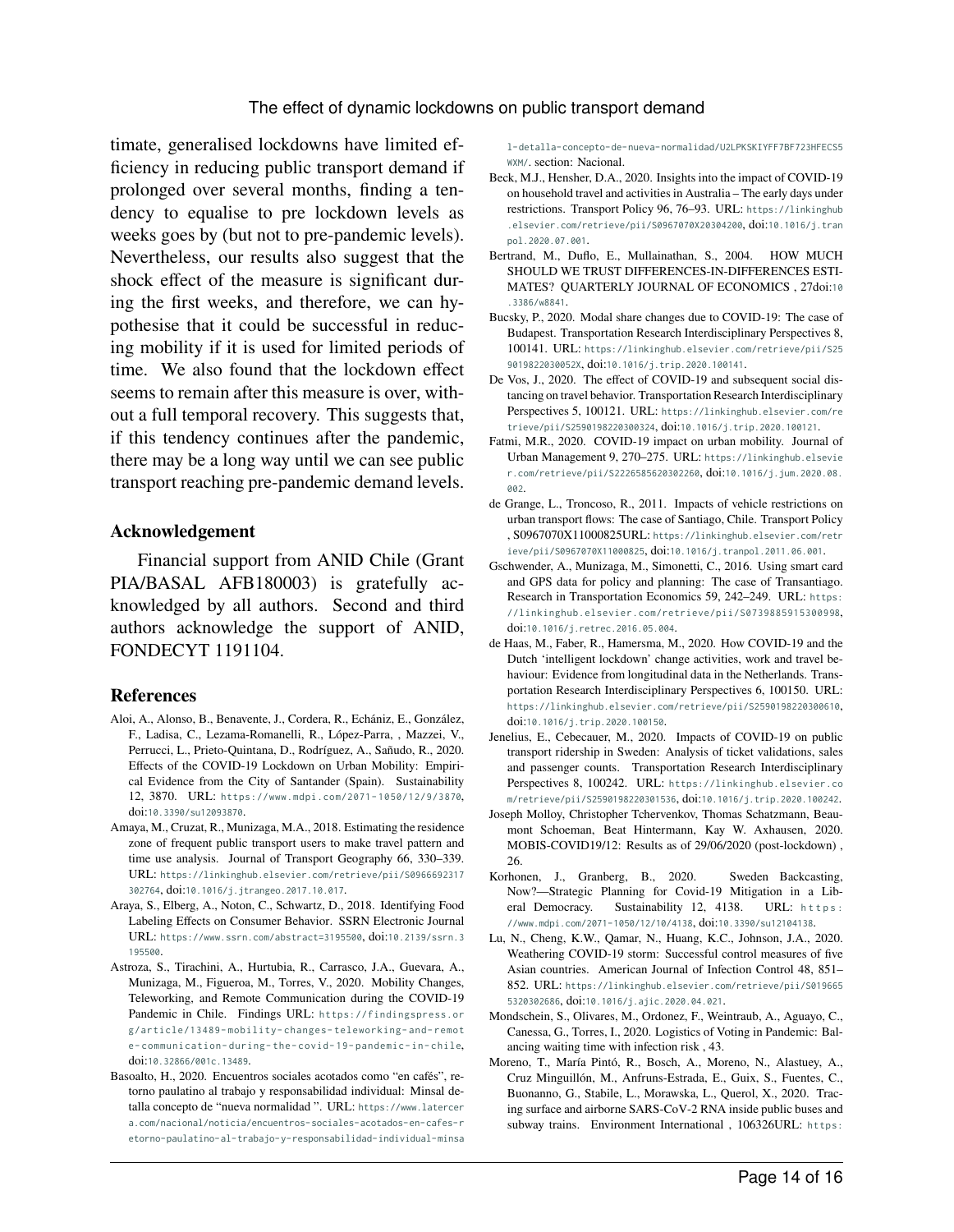#### [The effect of dynamic lockdowns on public transport demand](https://linkinghub.elsevier.com/retrieve/pii/S0160412020322819)

[//linkinghub.elsevier.com/retrieve/pii/S0160412020322819](https://linkinghub.elsevier.com/retrieve/pii/S0160412020322819), doi:[10.1016/j.envint.2020.106326](http://dx.doi.org/10.1016/j.envint.2020.106326).

- <span id="page-14-6"></span>Munizaga, M., Zuñiga, M., Gschwender, A., 2016. Tecnología avanzada para ciudades del futuro: ADATRAP.
- <span id="page-14-3"></span>Munizaga, M.A., Palma, C., 2012. Estimation of a disaggregate multimodal public transport Origin–Destination matrix from passive smartcard data from Santiago, Chile. Transportation Research Part C: Emerging Technologies 24, 9–18. URL: [https://linkinghub.els](https://linkinghub.elsevier.com/retrieve/pii/S0968090X12000095) [evier.com/retrieve/pii/S0968090X12000095](https://linkinghub.elsevier.com/retrieve/pii/S0968090X12000095), doi:[10.1016/j.trc.2012](http://dx.doi.org/10.1016/j.trc.2012.01.007) [.01.007](http://dx.doi.org/10.1016/j.trc.2012.01.007).
- <span id="page-14-1"></span>Nian, G., Peng, B., Sun, D.J., Ma, W., Peng, B., Huang, T., 2020. Impact of COVID-19 on Urban Mobility during Post-Epidemic Period in Megacities: From the Perspectives of Taxi Travel and Social Vitality. Sustainability 12, 7954. URL: [https://www.mdpi.com/2071-1050/12/](https://www.mdpi.com/2071-1050/12/19/7954) [19/7954](https://www.mdpi.com/2071-1050/12/19/7954), doi:[10.3390/su12197954](http://dx.doi.org/10.3390/su12197954).
- <span id="page-14-7"></span>Olivares, M., Goic, M., Weintraub, M., Carranza, A., Covarrubia, J., Escobedo, C., Basso, L., 2020. Movilidad y Contagios del Covid-19: Aprendizajes de los últimos meses y una mirada hacia adelante. URL: [https://isci.cl/wp-content/uploads/2020/07/Informe-Movil](https://isci.cl/wp-content/uploads/2020/07/Informe-Movilidad-y-contagios-RM-28-de-julio.pdf) [idad-y-contagios-RM-28-de-julio.pdf](https://isci.cl/wp-content/uploads/2020/07/Informe-Movilidad-y-contagios-RM-28-de-julio.pdf).
- <span id="page-14-4"></span>Orro, A., Novales, M., Monteagudo, , Pérez-López, J.B., Bugarín, M.R., 2020. Impact on City Bus Transit Services of the COVID–19 Lockdown and Return to the New Normal: The Case of A Coruña (Spain). Sustainability 12, 7206. URL: [https://www.mdpi.com/2071-1050/12/](https://www.mdpi.com/2071-1050/12/17/7206) [17/7206](https://www.mdpi.com/2071-1050/12/17/7206), doi:[10.3390/su12177206](http://dx.doi.org/10.3390/su12177206).
- <span id="page-14-5"></span>SECTRA, 2014. Actualización y recolección de información del sistema de transporte urbano, IX Etapa: Encuesta Origen Destino Santiago 2012. Encuesta origen destino de viajes 2012.
- <span id="page-14-8"></span>Sepúlveda, N., Miranda, B., Jara, M., 2020. Cambios de giro y rubros inexistentes: la lista de empresas que han solicitado más de un millón de permisos de trabajo en Santiago – CIPER Chile. URL: [https:](https://www.ciperchile.cl/2020/07/11/cambios-de-giro-y-rubros-inexistentes-la-lista-de-empresas-que-han-solicitado-mas-de-un-millon-de-permisos-de-trabajo-en-santiago/) [//www.ciperchile.cl/2020/07/11/cambios-de-giro-y-rubros-inexis](https://www.ciperchile.cl/2020/07/11/cambios-de-giro-y-rubros-inexistentes-la-lista-de-empresas-que-han-solicitado-mas-de-un-millon-de-permisos-de-trabajo-en-santiago/) [tentes-la-lista-de-empresas-que-han-solicitado-mas-de-un-millo](https://www.ciperchile.cl/2020/07/11/cambios-de-giro-y-rubros-inexistentes-la-lista-de-empresas-que-han-solicitado-mas-de-un-millon-de-permisos-de-trabajo-en-santiago/) [n-de-permisos-de-trabajo-en-santiago/](https://www.ciperchile.cl/2020/07/11/cambios-de-giro-y-rubros-inexistentes-la-lista-de-empresas-que-han-solicitado-mas-de-un-millon-de-permisos-de-trabajo-en-santiago/).
- <span id="page-14-0"></span>Sharifi, A., Khavarian-Garmsir, A.R., 2020. The COVID-19 pandemic: Impacts on cities and major lessons for urban planning, design, and management. Science of The Total Environment 749, 142391. URL: <https://linkinghub.elsevier.com/retrieve/pii/S0048969720359209>, doi:[10.1016/j.scitotenv.2020.142391](http://dx.doi.org/10.1016/j.scitotenv.2020.142391).
- <span id="page-14-2"></span>Tirachini, A., Cats, O., 2020. COVID-19 and Public Transportation: Current Assessment, Prospects, and Research Needs. Journal of Public Transportation 22. URL: [https://scholarcommons.usf.edu/jpt/v](https://scholarcommons.usf.edu/jpt/vol22/iss1/1) [ol22/iss1/1](https://scholarcommons.usf.edu/jpt/vol22/iss1/1), doi:[10.5038/2375-0901.22.1.1](http://dx.doi.org/10.5038/2375-0901.22.1.1).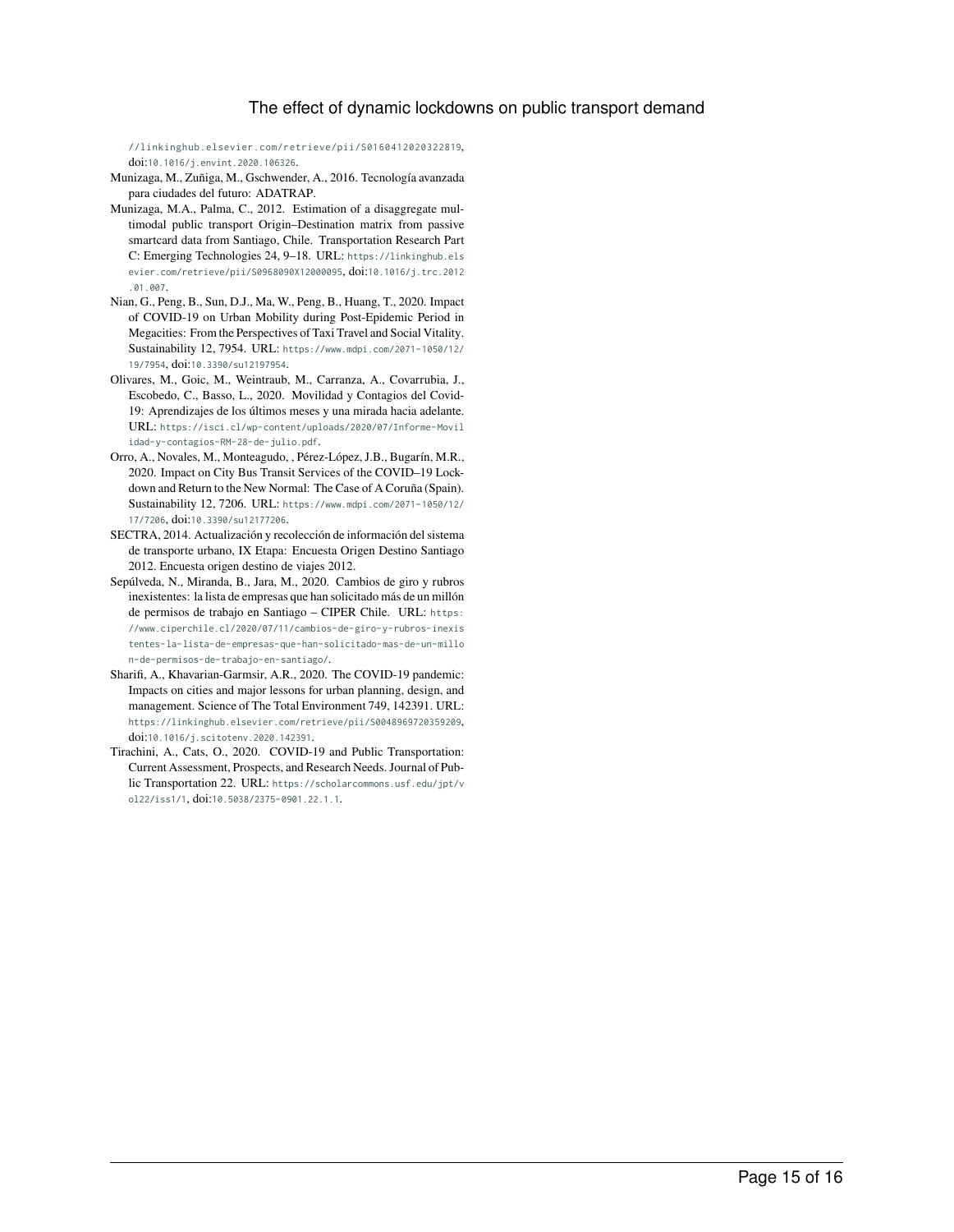# <span id="page-15-0"></span>**Appendix**

|                           |             | Ш           | Ш           | IV                     |
|---------------------------|-------------|-------------|-------------|------------------------|
|                           | All Modes   | <b>Bus</b>  | Metro       | <b>Bus &amp; Metro</b> |
| Lockdown                  | $-1.388***$ | $-1.172***$ | $-1.493***$ | $-1.531***$            |
|                           | (0.057)     | (0.046)     | (0.081)     | (0.061)                |
|                           | < 0.001     | < 0.001     | < 0.001     | < 0.001                |
| <b>First Measures</b>     | $-0.268***$ | $-0.418***$ | $-0.234***$ | $-0.259***$            |
|                           | (0.034)     | (0.033)     | (0.033)     | (0.035)                |
|                           | < 0.001     | < 0.001     | $<$ 0.001   | < 0.001                |
| <b>Time Fixed Effects</b> | Yes         | Yes         | Yes         | Yes                    |
| <b>Observations</b>       | 8122        | 7954        | 5733        | 8118                   |
|                           |             |             |             |                        |

**Appendix 1:** Dynamic lockdowns average effect including full lockdown effect.

<sup>+</sup> *p <* 0.10, \* *p <* 0.05, \* *p <* 0.01, \*\* *p <* 0.001

All columns show robust standard errors between parenthesis and *p*-values in italic.